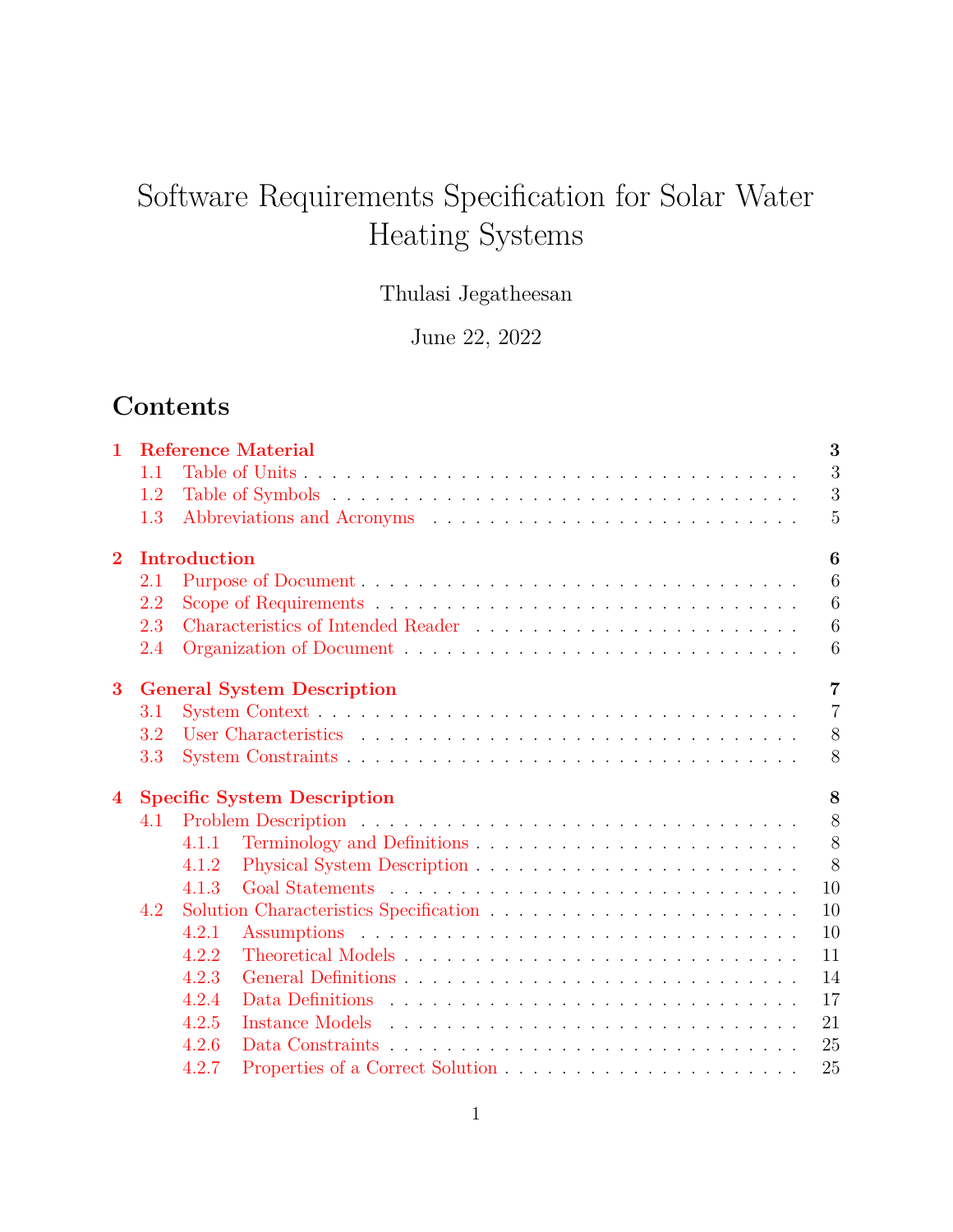| $5 -$ | <b>Requirements</b>                      | 25<br>26<br>27 |
|-------|------------------------------------------|----------------|
|       | <b>6</b> Likely Changes                  | 27             |
|       | 7 Unlikely Changes                       | 27             |
|       | 28<br>8 Traceability Matrices and Graphs |                |
|       | 9 Values of Auxiliary Constants<br>31    |                |
|       | 10 References                            | 32             |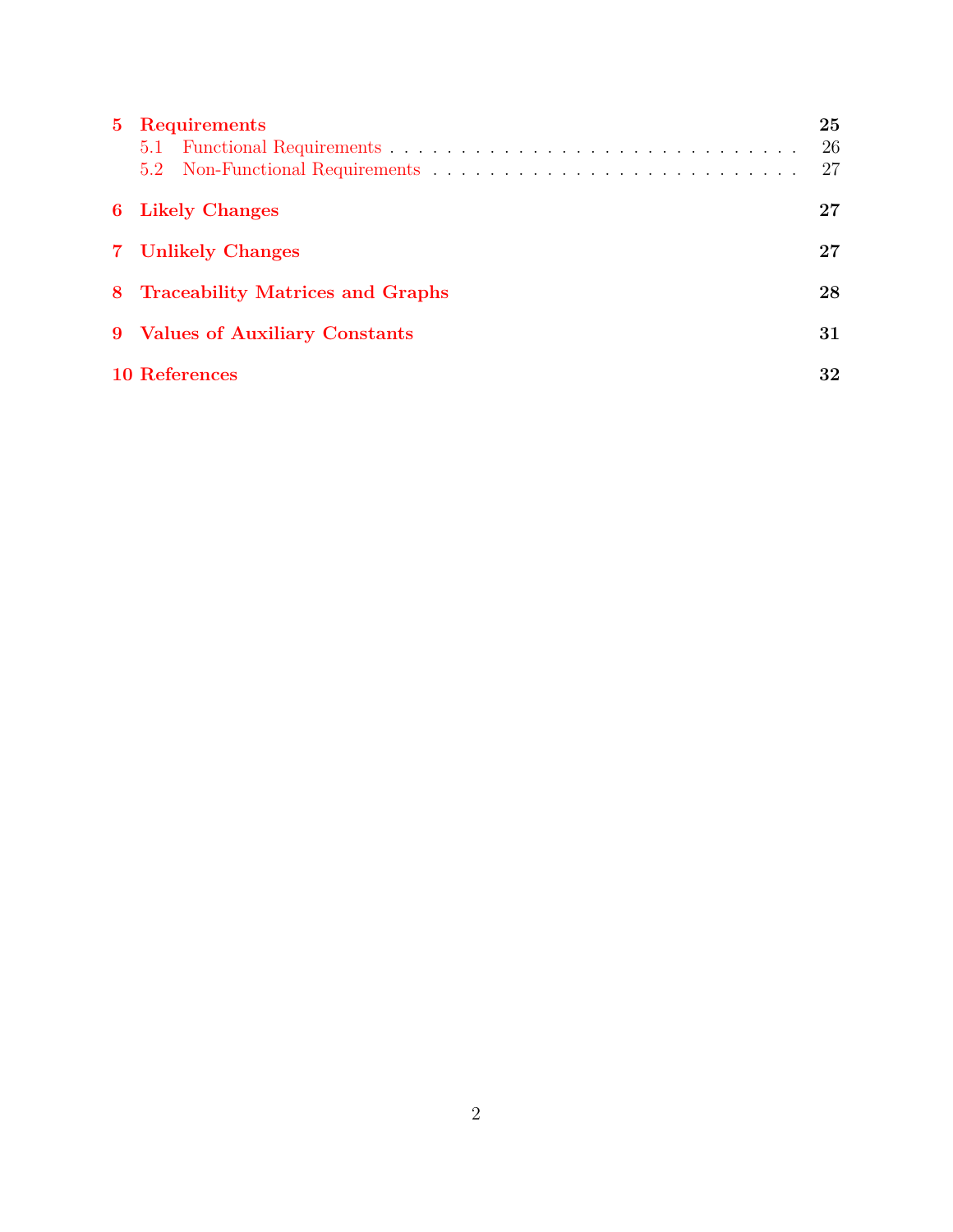# <span id="page-2-0"></span>**1 Reference Material**

This section records information for easy reference.

## <span id="page-2-1"></span>**1.1 Table of Units**

<span id="page-2-3"></span>The unit system used throughout is SI (Système International d'Unités). In addition to the basic units, several derived units are also used. For each unit, the [Table of Units](#page-2-3) lists the symbol, a description and the SI name.

|             | Symbol Description SI Name |            |
|-------------|----------------------------|------------|
| $^{\circ}C$ | temperature                | centigrade |
| J.          | energy                     | joule      |
| kg          | mass                       | kilogram   |
| m           | length                     | metre      |
| S           | time                       | second     |
|             | ower                       | watt       |

Table 1: Table of Units

## <span id="page-2-2"></span>**1.2 Table of Symbols**

The symbols used in this document are summarized in the [Table of Symbols](#page-2-4) along with their units. The choice of symbols was made to be consistent with the heat transfer literature and with existing documentation for solar water heating systems. The symbols are listed in alphabetical order. For vector quantities, the units shown are for each component of the vector.

<span id="page-2-4"></span>

|                         | Symbol Description                              | Units                                        |
|-------------------------|-------------------------------------------------|----------------------------------------------|
| $A_{\rm C}$             | Heating coil surface area                       | m <sup>2</sup>                               |
| ${A_{\rm C}}^{\rm max}$ | Maximum surface area of coil                    | m <sup>2</sup>                               |
| $A_{\rm in}$            | Surface area over which heat is transferred in  | $\mathrm{m}^2$                               |
| $A_{\text{out}}$        | Surface area over which heat is transferred out | m <sup>2</sup>                               |
| $A_{\text{tol}}$        | Absolute tolerance                              |                                              |
| $AR_{\rm max}$          | Maximum aspect ratio                            |                                              |
| $AR_{\text{min}}$       | Minimum aspect ratio                            |                                              |
| $\mathcal C$            | Specific heat capacity                          | $\overline{\text{kg}^{\circ}\text{C}}$       |
| $C^{\text{L}}$          | Specific heat capacity of a liquid              | $\frac{\text{J}}{\text{kg}^{\circ}\text{C}}$ |
| $C_{\rm W}$             | Specific heat capacity of water                 | $\overline{\text{kg}^{\circ}\text{C}}$       |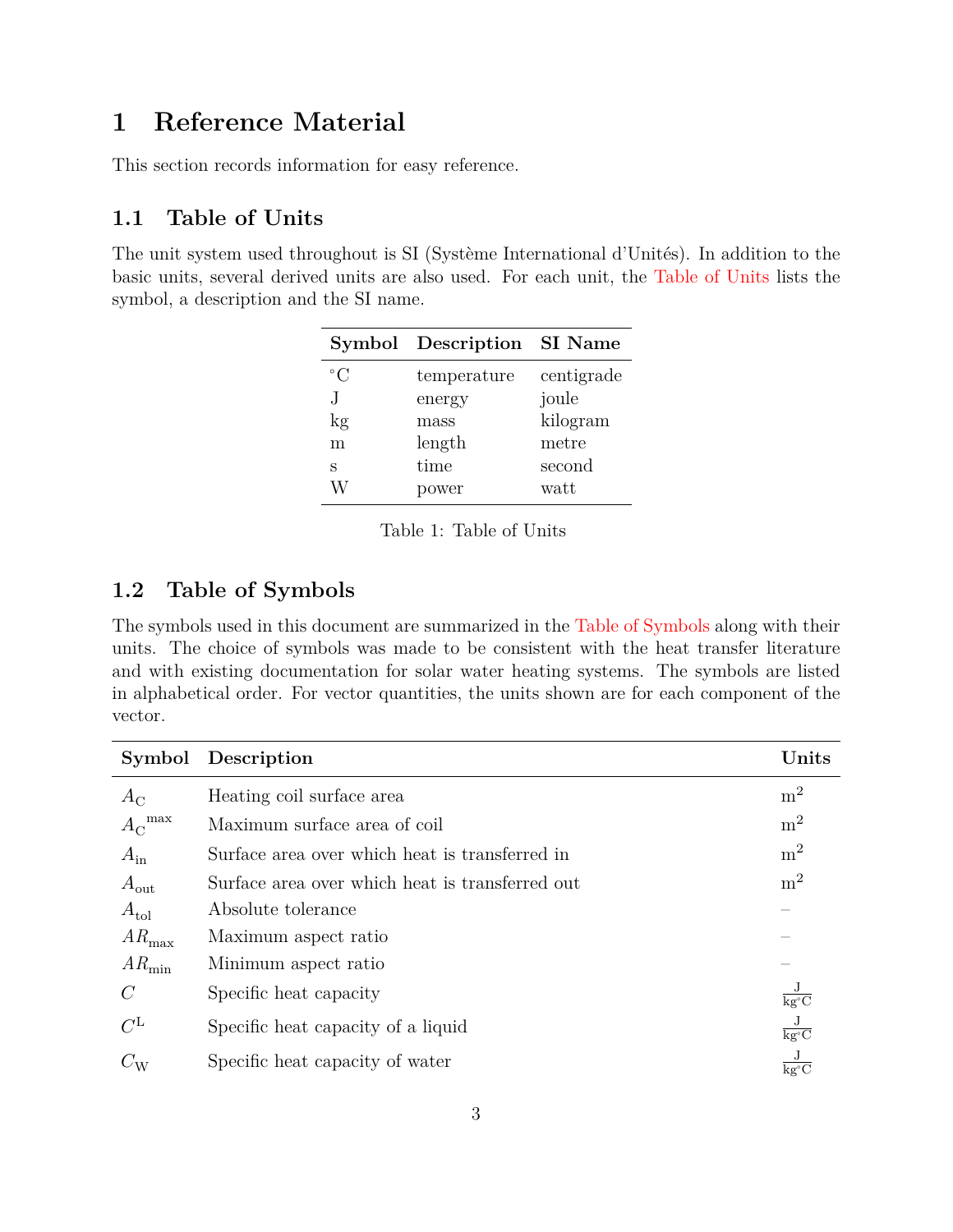| Symbol                                                    | Description                                                         | Units                                        |
|-----------------------------------------------------------|---------------------------------------------------------------------|----------------------------------------------|
| ${C_{\mathrm{W}}}^{\mathrm{max}}$                         | Maximum specific heat capacity of water                             | $\frac{\text{J}}{\text{kg}^{\circ}\text{C}}$ |
| ${C_{\mathrm{W}}}^{\mathrm{min}}$                         | Minimum specific heat capacity of water                             | $\frac{\text{J}}{\text{kg}^{\circ}\text{C}}$ |
| D                                                         | Diameter of tank                                                    | m                                            |
| E                                                         | Sensible heat                                                       | $_{\rm J}$                                   |
| $E_{\rm W}$                                               | Change in heat energy in the water                                  | $\mathbf{J}$                                 |
| $\mathcal{G}% _{M_{1},M_{2}}^{\alpha,\beta}(\varepsilon)$ | Volumetric heat generation per unit volume                          | $\frac{W}{m^3}$                              |
| $\boldsymbol{h}$                                          | Convective heat transfer coefficient                                | $\frac{W}{m^2 C}$                            |
| $h_{\rm C}$                                               | Convective heat transfer coefficient between coil and water         | $\frac{W}{m^2 C}$                            |
| ${h_{\rm C}}^{\rm max}$                                   | Maximum convective heat transfer coefficient between coil and water | $\frac{W}{m^2 C}$                            |
| $h_{\rm C}^{\rm \ min}$                                   | Minimum convective heat transfer coefficient between coil and water | $\frac{W}{m^2 C}$                            |
| L                                                         | Length of tank                                                      | ${\bf m}$                                    |
| $L_{\rm max}$                                             | Maximum length of tank                                              | m                                            |
| $L_{\rm min}$                                             | Minimum length of tank                                              | m                                            |
| $\boldsymbol{m}$                                          | Mass                                                                | $\mathrm{kg}$                                |
| $m_{\rm W}$                                               | Mass of water                                                       | $\mathrm{kg}$                                |
| $\hat{\mathbf{n}}$                                        | Normal vector                                                       |                                              |
| q                                                         | Heat flux                                                           | $\frac{\text{W}}{\text{m}^2}$                |
| $q_{\rm C}$                                               | Heat flux into the water from the coil                              | $\frac{\text{W}}{\text{m}^2}$                |
| $q_{\rm in}$                                              | Heat flux input                                                     | $\frac{\text{W}}{\text{m}^2}$                |
| $q_{\text{out}}$                                          | Heat flux output                                                    | $\frac{\text{W}}{\text{m}^2}$                |
| $\mathbf{q}$                                              | Thermal flux vector                                                 | $\frac{W}{m^2}$                              |
| $R_{\rm tol}$                                             | Relative tolerance                                                  |                                              |
| $\cal S$                                                  | Surface                                                             | m <sup>2</sup>                               |
| T                                                         | Temperature                                                         | $\rm ^{\circ}C$                              |
| $\Delta T$                                                | Change in temperature                                               | $\rm ^{\circ}C$                              |
| $T_{\rm C}$                                               | Temperature of the heating coil                                     | $\rm ^{\circ}C$                              |
| $T_{\rm env}$                                             | Temperature of the environment                                      | $\rm ^{\circ}C$                              |
| $T_{\text{init}}$                                         | Initial temperature                                                 | $^{\circ}C$                                  |
| $T_{\rm W}$                                               | Temperature of the water                                            | $\rm ^{\circ}C$                              |
| $t\,$                                                     | Time                                                                | $\mathbf S$                                  |
| $t_{\rm final}$                                           | Final time                                                          | S                                            |
| $t_{\rm final}{}^{\rm max}$                               | Maximum final time                                                  | $\rm S$                                      |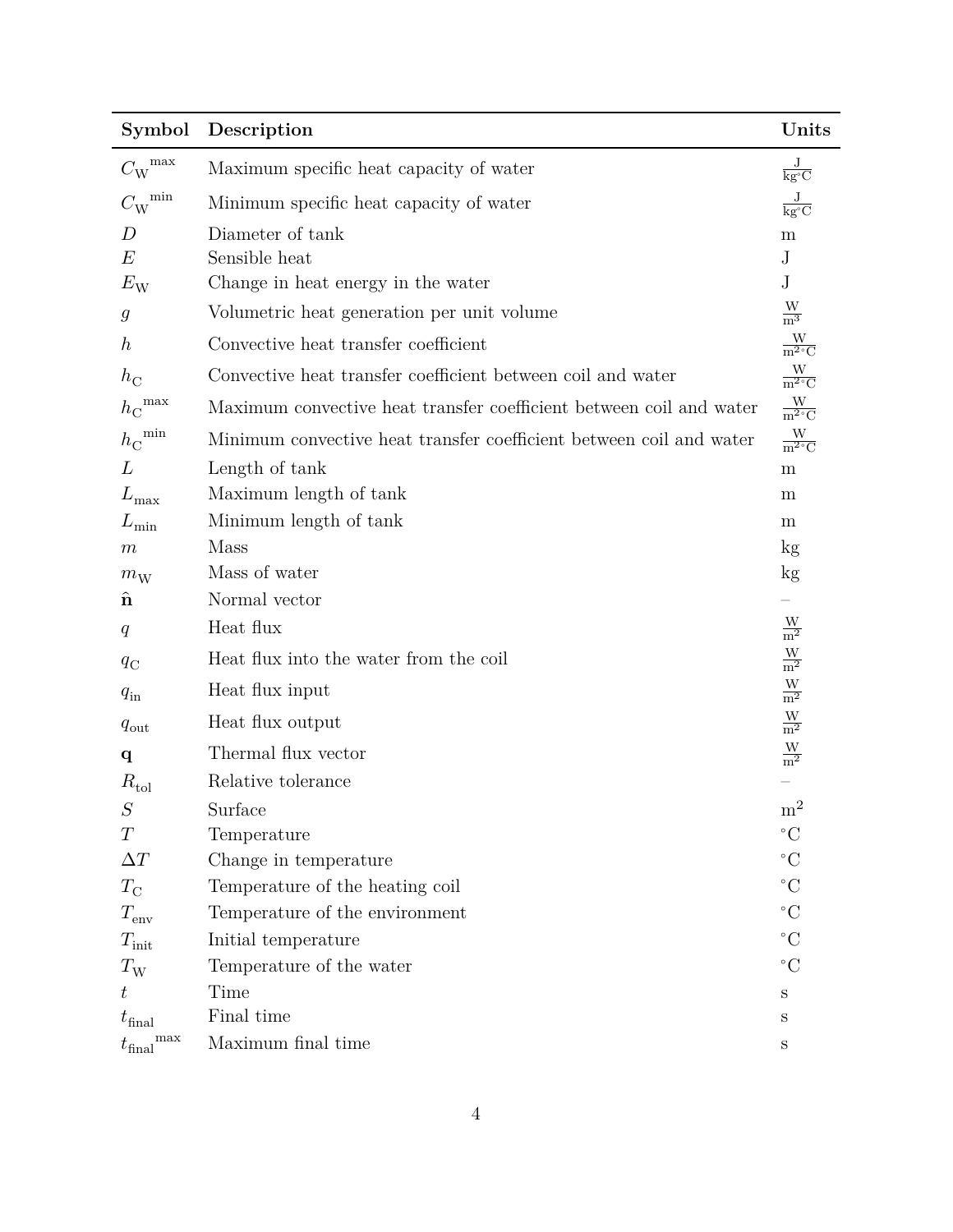| Symbol                           | Description                                       | Units                          |
|----------------------------------|---------------------------------------------------|--------------------------------|
| $t_{\rm step}$                   | Time step for simulation                          | S                              |
| V                                | Volume                                            | m <sup>3</sup>                 |
| $V_{\text{tank}}$                | Volume of the cylindrical tank                    | m <sup>3</sup>                 |
| $V_{\rm W}$                      | Volume of water                                   | m <sup>3</sup>                 |
| $\pi$                            | Ratio of circumference to diameter for any circle |                                |
| $\rho$                           | Density                                           | $\frac{\text{kg}}{\text{m}^3}$ |
| $\rho_{\rm W}$                   | Density of water                                  | $\frac{\text{kg}}{\text{m}^3}$ |
| ${\rho_{\text{W}}}^{\text{max}}$ | Maximum density of water                          | $\frac{\text{kg}}{\text{m}^3}$ |
| ${\rho_{\text{W}}}^{\text{min}}$ | Minimum density of water                          | $\frac{\text{kg}}{\text{m}^3}$ |
| $\tau_{\rm W}$                   | ODE parameter for water related to decay time     | S                              |
| $\nabla$                         | Gradient                                          |                                |

# Table 2: Table of Symbols

# <span id="page-4-0"></span>**1.3 Abbreviations and Acronyms**

| Abbreviation Full Form |                                     |
|------------------------|-------------------------------------|
| A                      | Assumption                          |
| DD                     | Data Definition                     |
| GD                     | General Definition                  |
| GS                     | Goal Statement                      |
| ΙM                     | Instance Model                      |
| LC                     | Likely Change                       |
| ODE                    | Ordinary Differential Equation      |
| <b>PS</b>              | Physical System Description         |
| R                      | Requirement                         |
| <b>SRS</b>             | Software Requirements Specification |
| <b>SWHS</b>            | Solar Water Heating System          |
| TМ                     | Theoretical Model                   |
| <b>UC</b>              | Unlikely Change                     |
| Uncert.                | <b>Typical Uncertainty</b>          |

Table 3: Abbreviations and Acronyms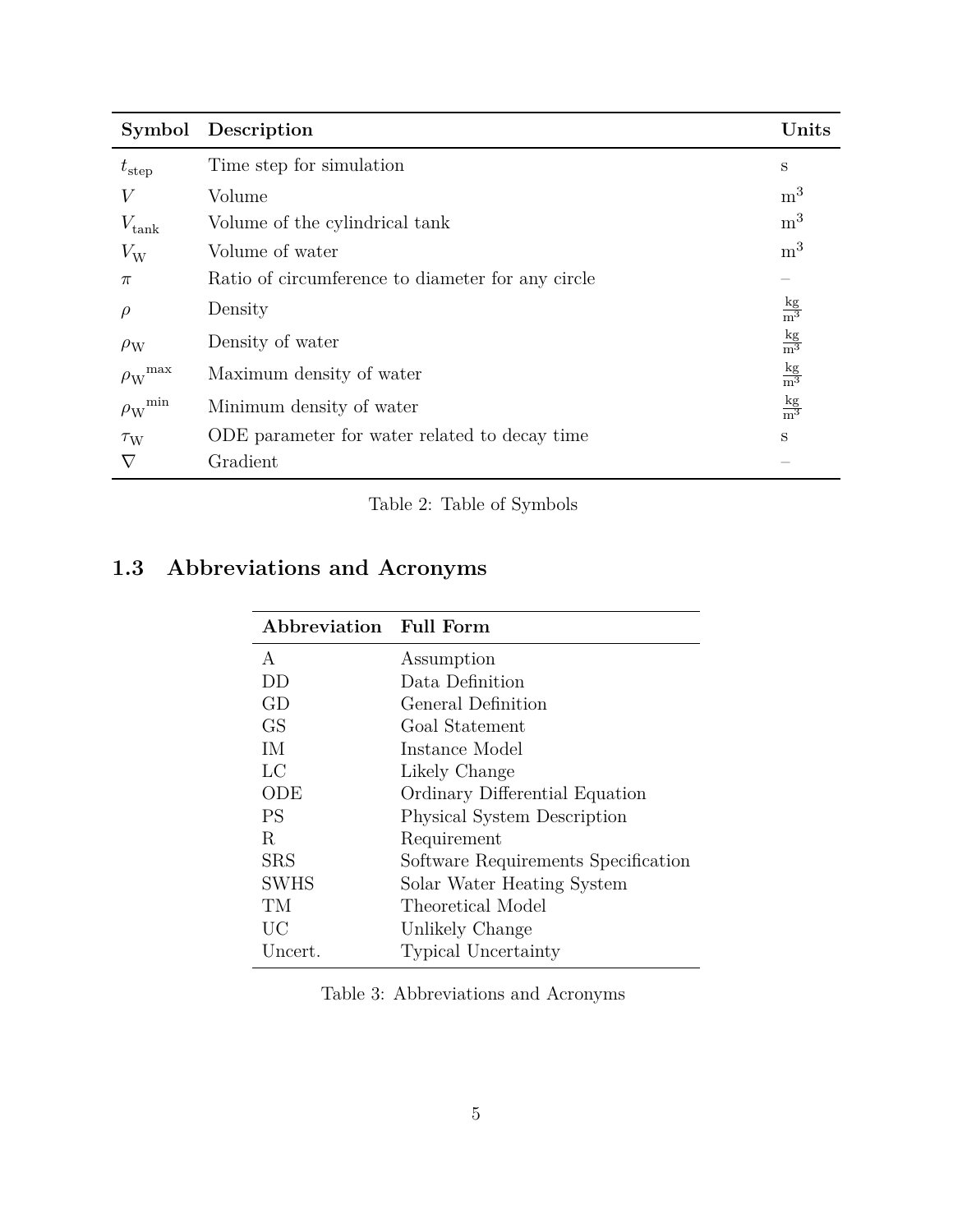# <span id="page-5-0"></span>**2 Introduction**

Due to increasing costs, diminishing availability, and negative environmental impact of fossil fuels, the demand is high for renewable energy sources and energy storage technology. Solar water heating systems provide a novel way of storing energy.

The following section provides an overview of the Software Requirements Specification (SRS) for solar water heating systems. The developed program will be referred to as Solar Water Heating System (SWHS). This section explains the purpose of this document, the scope of the requirements, the characteristics of the intended reader, and the organization of the document.

## <span id="page-5-1"></span>**2.1 Purpose of Document**

The primary purpose of this document is to record the requirements of the Solar Water Heating System. Goals, assumptions, theoretical models, definitions, and other model derivation information are specified, allowing the reader to fully understand and verify the purpose and scientific basis of SWHS. With the exception of [system constraints,](#page-7-1) this SRS will remain abstract, describing what problem is being solved, but not how to solve it.

This document will be used as a starting point for subsequent development phases, including writing the design specification and the software verification and validation plan. The design document will show how the requirements are to be realized, including decisions on the numerical algorithms and programming environment. The verification and validation plan will show the steps that will be used to increase confidence in the software documentation and the implementation. Although the SRS fits in a series of documents that follow the so-called waterfall model, the actual development process is not constrained in any way. Even when the waterfall model is not followed, as Parnas and Clements point out  $[4]$ , the most logical way to present the documentation is still to "fake" a rational design process.

## <span id="page-5-2"></span>**2.2 Scope of Requirements**

The scope of the requirements includes thermal analysis of a single solar water heating tank.

## <span id="page-5-3"></span>**2.3 Characteristics of Intended Reader**

Reviewers of this documentation should have an understanding of heat transfer theory from level 3 or 4 mechanical engineering and differential equations from level 1 and 2 calculus. The users of NoPCM can have a lower level of expertise, as explained in [Sec:User Characteristics.](#page-7-0)

## <span id="page-5-4"></span>**2.4 Organization of Document**

The organization of this document follows the template for an SRS for scientific computing software proposed by  $[2]$  and  $[5]$ . The presentation follows the standard pattern of presenting goals, theories, definitions, and assumptions. For readers that would like a more bottom up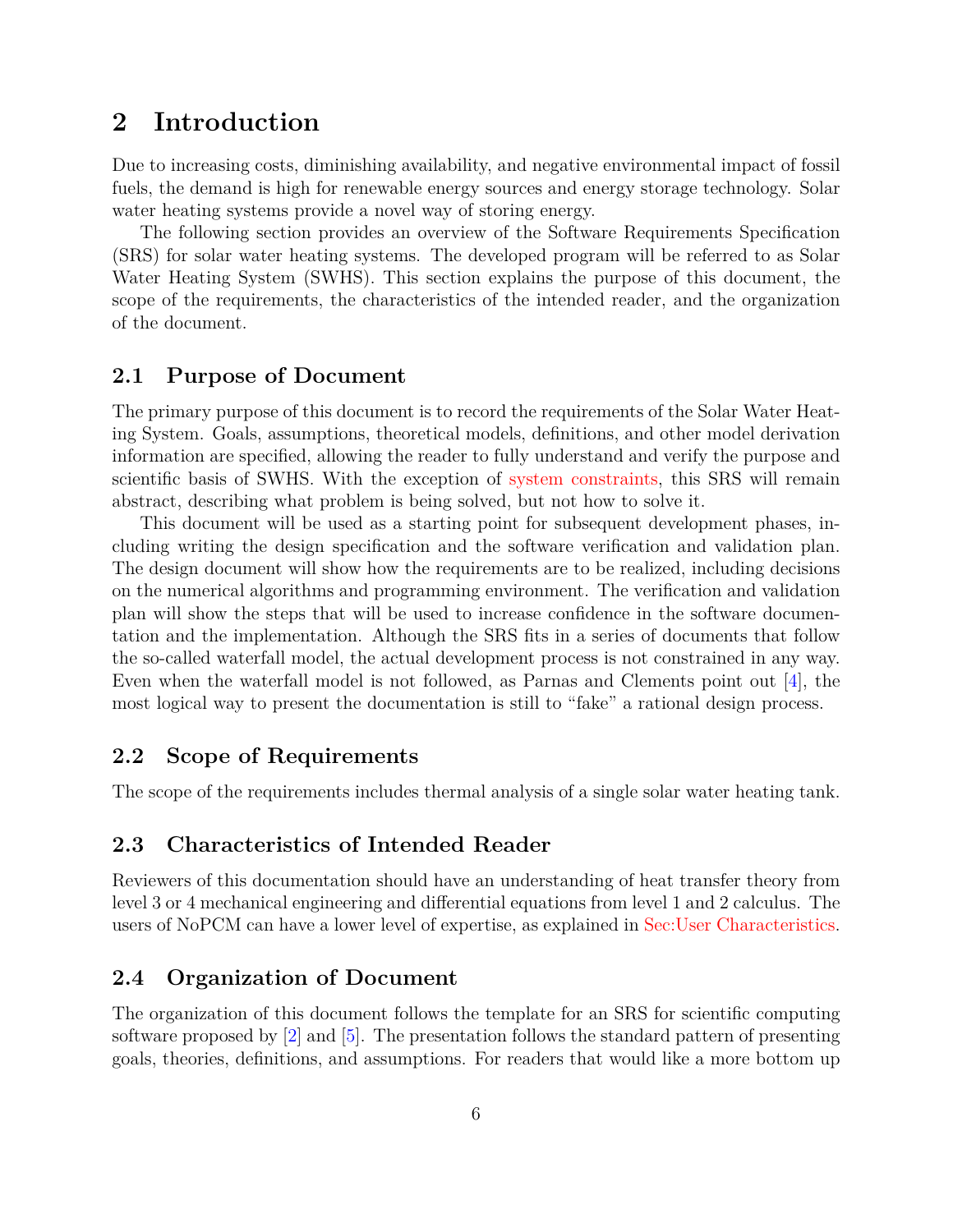<span id="page-6-2"></span>

Figure 1: [Fig:SysCon:](#page-6-2) System Context

approach, they can start reading the [instance models](#page-20-0) and trace back to find any additional information they require.

The [goal statements](#page-9-0) are refined to the theoretical models and the [theoretical models](#page-10-0) to the [instance models.](#page-20-0) The instance model to be solved is referred to as [IM:eBalanceOnWtr.](#page-21-0) The instance model provides the Ordinary Differential Equation (ODE) that models the solar water heating system. SWHS solves this ODE.

# <span id="page-6-0"></span>**3 General System Description**

This section provides general information about the system. It identifies the interfaces between the system and its environment, describes the user characteristics, and lists the system constraints.

### <span id="page-6-1"></span>**3.1 System Context**

[Fig:SysCon](#page-6-2) shows the system context. A circle represents an external entity outside the software, the user in this case. A rectangle represents the software system itself (SWHS). Arrows are used to show the data flow between the system and its environment.

SWHS is mostly self-contained. The only external interaction is through the user interface. The responsibilities of the user and the system are as follows:

- User Responsibilities:
	- **–** Provide the input data to the system, ensuring no errors in the data entry
	- **–** Take care that consistent units are used for input variables
- SWHS Responsibilities:
	- **–** Detect data type mismatch, such as a string of characters instead of a floating point number
	- **–** Determine if the inputs satisfy the required physical and software constraints
	- **–** Calculate the required outputs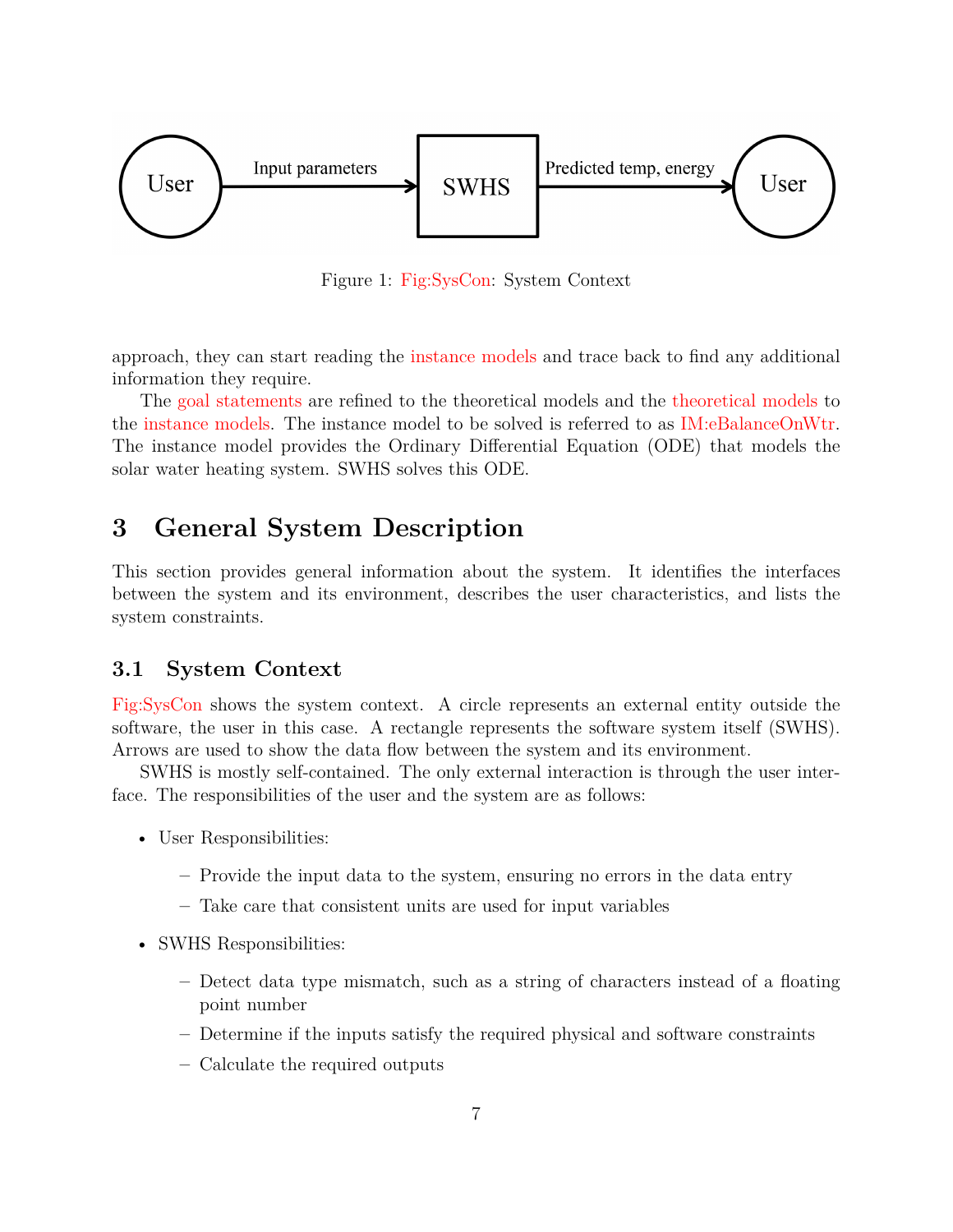## <span id="page-7-0"></span>**3.2 User Characteristics**

The end user of SWHS should have an understanding of undergraduate Level 1 Calculus and Physics.

## <span id="page-7-1"></span>**3.3 System Constraints**

There are no system constraints.

# <span id="page-7-2"></span>**4 Specific System Description**

This section first presents the problem description, which gives a high-level view of the problem to be solved. This is followed by the solution characteristics specification, which presents the assumptions, theories, and definitions that are used.

## <span id="page-7-3"></span>**4.1 Problem Description**

A system is needed to investigate the heating of water in a solar water heating tank.

## <span id="page-7-4"></span>**4.1.1 Terminology and Definitions**

This subsection provides a list of terms that are used in the subsequent sections and their meaning, with the purpose of reducing ambiguity and making it easier to correctly understand the requirements.

- Heat flux: The rate of thermal energy transfer through a given surface per unit time.
- Specific heat capacity: The amount of energy required to raise the temperature of the unit mass of a given substance by a given amount.
- Thermal conduction: The transfer of heat energy through a substance.
- Transient: Changing with time.

## <span id="page-7-5"></span>**4.1.2 Physical System Description**

The physical system of SWHS, as shown in [Fig:Tank,](#page-8-0) includes the following elements:

PS1: Tank containing water.

PS2: Heating coil at bottom of tank.  $(q_C)$  represents the heat flux into the water from the coil.)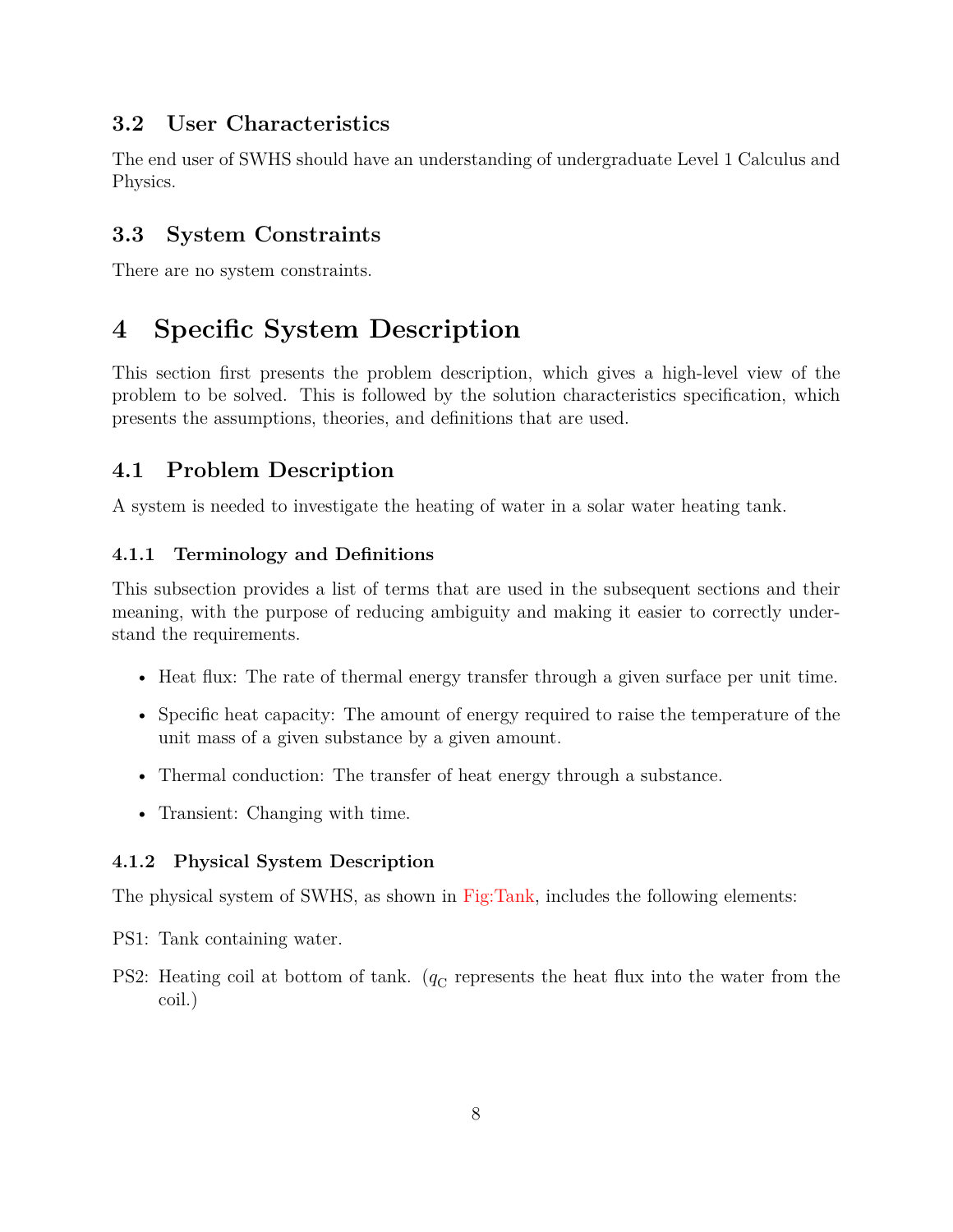<span id="page-8-0"></span>

Figure 2: Solar water heating tank, with heat flux from heating coil of  $q_{\rm C}$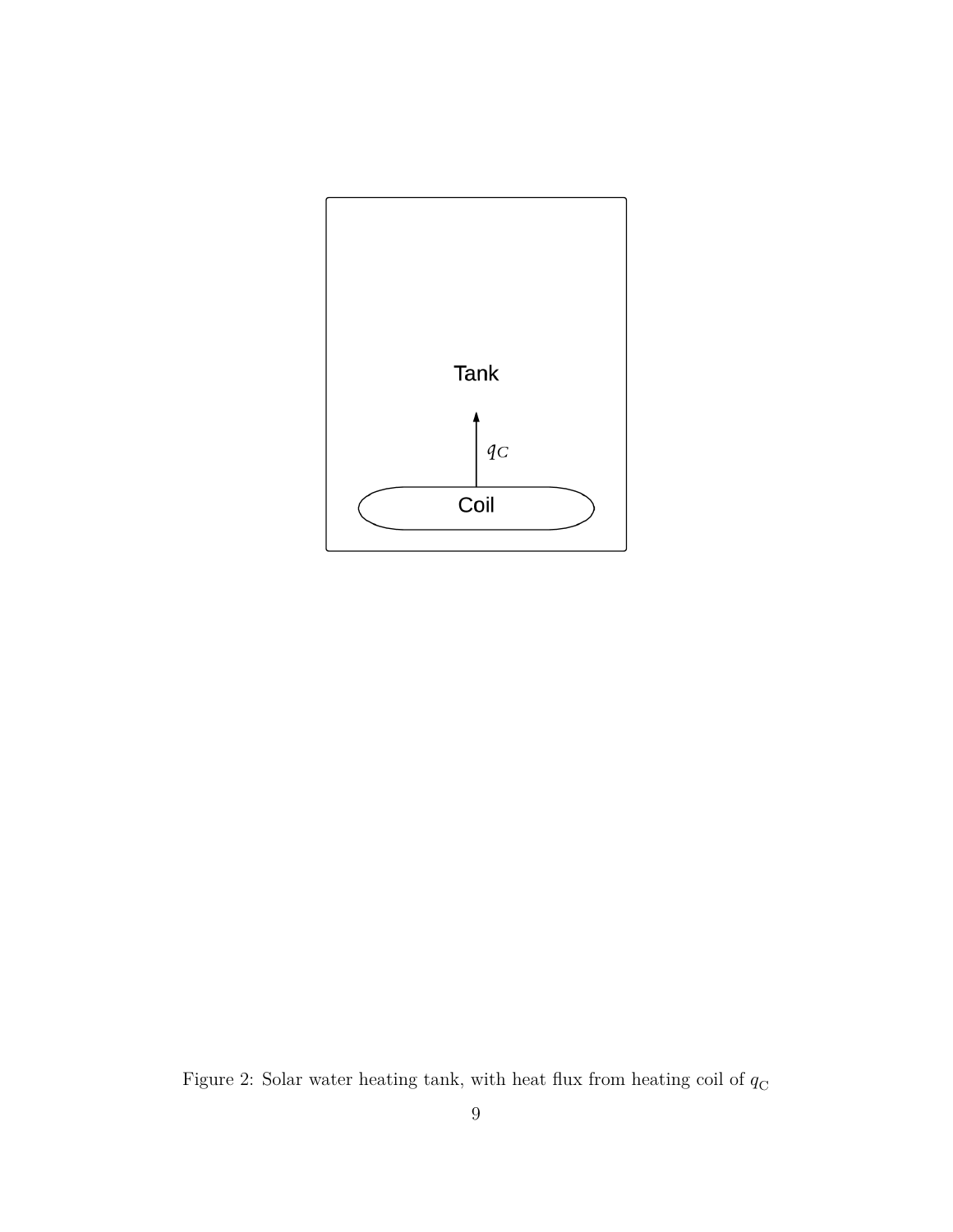#### <span id="page-9-0"></span>**4.1.3 Goal Statements**

<span id="page-9-10"></span>Given the temperature of the heating coil, the initial temperature of the water, and the material properties, the goal statements are:

Vater-Temperature: Predict the temperature of the water over time.

dict-Water-Energy: Predict the change in heat energy in the water over time.

### <span id="page-9-11"></span><span id="page-9-1"></span>**4.2 Solution Characteristics Specification**

The instance models that govern NoPCM are presented in the [Instance Model Section.](#page-20-0) The information to understand the meaning of the instance models and their derivation is also presented, so that the instance models can be verified.

#### <span id="page-9-2"></span>**4.2.1 Assumptions**

<span id="page-9-3"></span>This section simplifies the original problem and helps in developing the theoretical models by filling in the missing information for the physical system. The assumptions refine the scope by providing more detail.

- rmal-Energy-Only: The only form of energy that is relevant for this problem is thermal energy. All other forms of energy, such as mechanical energy, are assumed to be negligible. (RefBy: [TM:consThermE.](#page-11-0))
- <span id="page-9-4"></span>er-Coeffs-Constant: All heat transfer coefficients are constant over time. (RefBy: [TM:nwtnCooling.](#page-13-1))
- <span id="page-9-5"></span>Comp-Across-Tank: The water in the tank is fully mixed, so the temperature of the water is the same throughout the entire tank. (RefBy: [GD:rocTempSimp.](#page-14-0))
- <span id="page-9-6"></span>stant-over-Volume: The density of water has no spatial variation; that is, it is constant over their entire volume. (RefBy: [GD:rocTempSimp.](#page-14-0))
- <span id="page-9-7"></span>stant-over-Volume: The specific heat capacity of water has no spatial variation; that is, it is constant over its entire volume. (RefBy: [GD:rocTempSimp.](#page-14-0))
- <span id="page-9-8"></span>Newton-Law-Convective-Cooling-Coil-Water: Newton's law of convective cooling applies between the heating coil and the water. (RefBy: [GD:htFluxWaterFromCoil.](#page-16-1))
- <span id="page-9-9"></span>onstant-over-Time: The temperature of the heating coil is constant over time. (RefBy: [LC:Temperature-](#page-26-3)[Coil-Variable-Over-Day](#page-26-3) and [GD:htFluxWaterFromCoil.](#page-16-1))
- <span id="page-9-12"></span>istant-over-Length: The temperature of the heating coil does not vary along its length. (RefBy: [LC:Tempera](#page-26-4)ture-[Coil-Variable-Over-Length.](#page-26-4))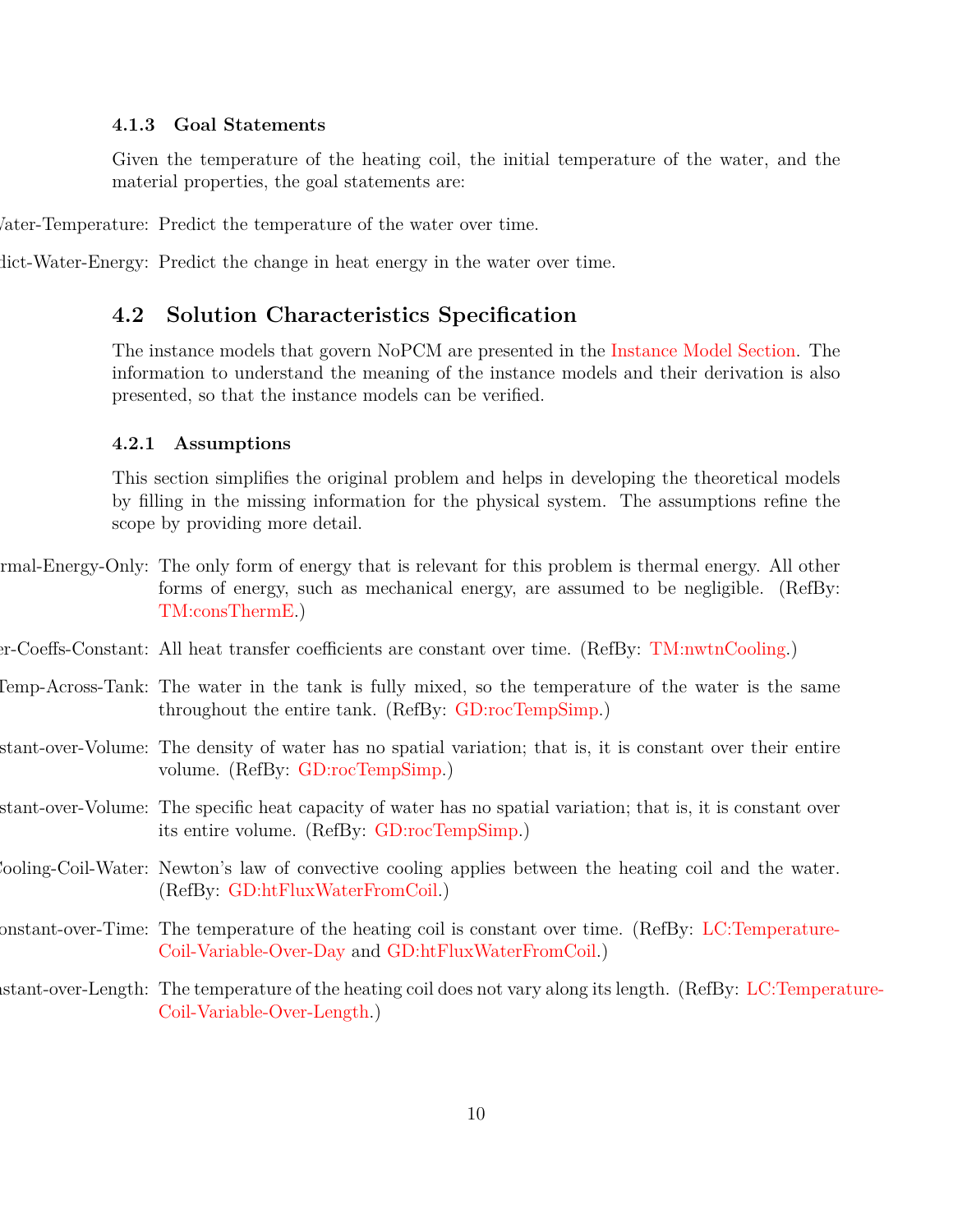- <span id="page-10-6"></span>Charging-Tank-No-Temp-Discharge: The model only accounts for charging the tank, not discharging. The temperature of the water can only increase, or remain constant; it cannot decrease. This implies that the initial temperature is less than (or equal to) the temperature of the heating coil. (RefBy: [LC:Discharging-Tank.](#page-26-5))
- <span id="page-10-1"></span>ter-Always-Liquid: The operating temperature range of the system is such that the material (water in this case) is always in liquid state. That is, the temperature will not drop below the melting point temperature of water, or rise above its boiling point temperature. (RefBy: [UC:Water-Fixed-States,](#page-26-6) [TM:sensHtE,](#page-12-0) [IM:heatEInWtr,](#page-23-0) and [IM:eBalanceOnWtr.](#page-21-0))
- <span id="page-10-3"></span>Perfect-Insulation-Tank: The tank is perfectly insulated so that there is no heat loss from the tank. (RefBy: [LC:Tank-Lose-Heat](#page-26-7) and [IM:eBalanceOnWtr.](#page-21-0))
- <span id="page-10-4"></span>notation-By-Water: No internal heat is generated by the water; therefore, the volumetric heat generation per unit volume is zero. (RefBy: [UC:No-Internal-Heat-Generation](#page-26-8) and [IM:eBal](#page-21-0)[anceOnWtr.](#page-21-0))
- Atmospheric-Pressure-Tank: The pressure in the tank is atmospheric, so the melting point temperature and boiling point temperature of water are 0<sup>∘</sup>C and 100<sup>∘</sup>C, respectively. (RefBy: [IM:heatEInWtr.](#page-23-0))
- me-Coil-Negligible: When considering the volume of water in the tank, the volume of the heating coil is assumed to be negligible. (RefBy: [DD:waterVolume\\_nopcm.](#page-18-0))

#### <span id="page-10-5"></span><span id="page-10-2"></span><span id="page-10-0"></span>**4.2.2 Theoretical Models**

This section focuses on the general equations and laws that NoPCM is based on.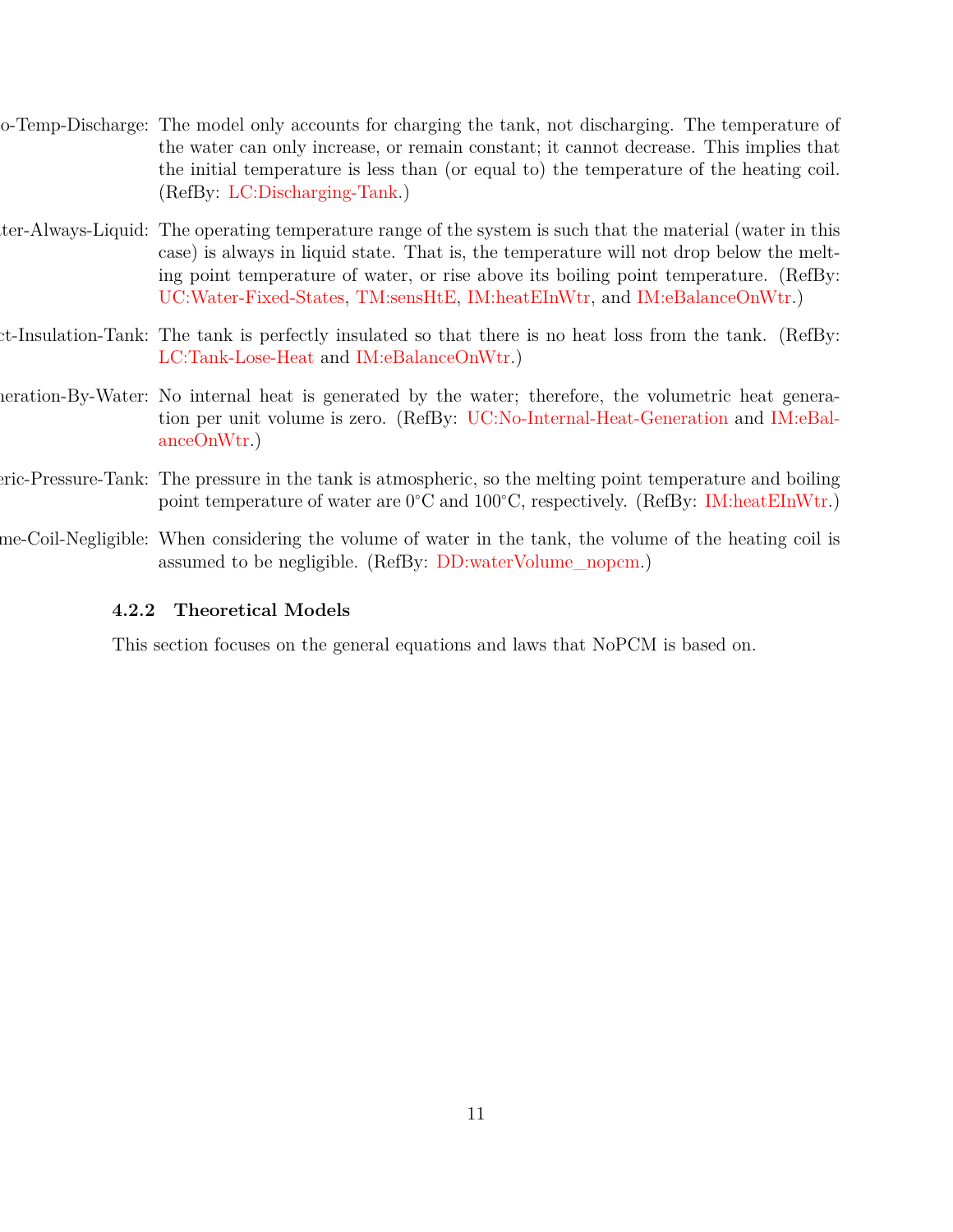<span id="page-11-0"></span>

| Refname      | TM:consThermE                                                                                                                                                                                                                                                                                                                                                                                    |
|--------------|--------------------------------------------------------------------------------------------------------------------------------------------------------------------------------------------------------------------------------------------------------------------------------------------------------------------------------------------------------------------------------------------------|
| Label        | Conservation of thermal energy                                                                                                                                                                                                                                                                                                                                                                   |
| Equation     | $-\nabla \cdot \mathbf{q} + g = \rho C \frac{\partial T}{\partial t}$                                                                                                                                                                                                                                                                                                                            |
| Description  | $\nabla$ is the gradient (Unitless)<br><b>q</b> is the thermal flux vector $\left(\frac{W}{m^2}\right)$<br>g is the volumetric heat generation per unit volume $\left(\frac{W}{m^3}\right)$<br>$\rho$ is the density $\left(\frac{kg}{m^3}\right)$<br>C is the specific heat capacity $\left(\frac{J}{\text{kg}^{\circ}C}\right)$<br>$t$ is the time (s)<br>T is the temperature $({}^{\circ}C)$ |
| <b>Notes</b> | The above equation gives the law of conservation of energy for transient<br>heat transfer in a given material.<br>For this equation to apply, other forms of energy, such as mechanical<br>energy, are assumed to be negligible in the system<br>$(A:Thermal-Energy-Only).$                                                                                                                      |
| Source       | Fourier Law of Heat Conduction and Heat Equation                                                                                                                                                                                                                                                                                                                                                 |
| RefBy        | GD:rocTempSimp                                                                                                                                                                                                                                                                                                                                                                                   |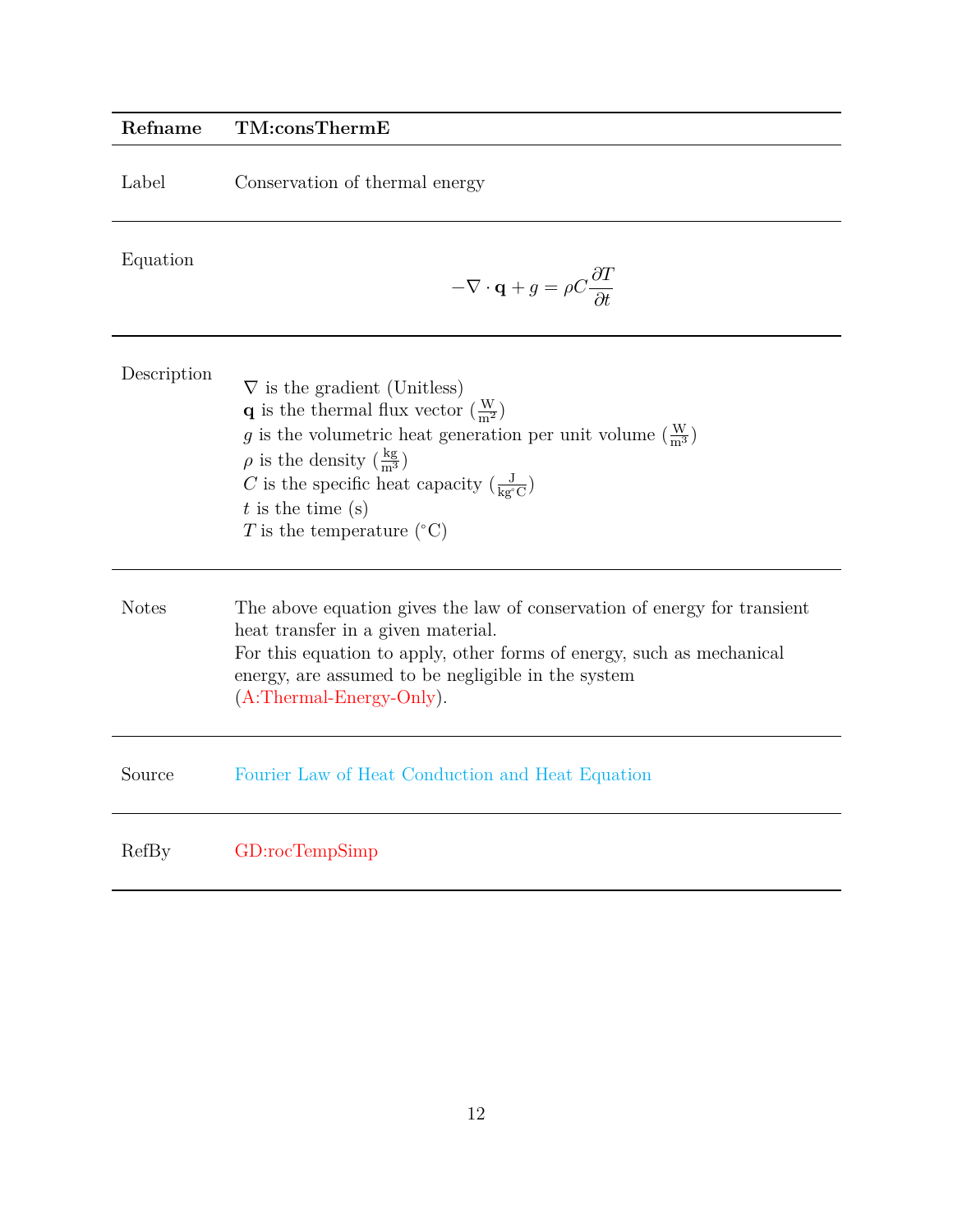<span id="page-12-0"></span>

| Refname      | TM:sensHtE                                                                                                                                                                                                                         |
|--------------|------------------------------------------------------------------------------------------------------------------------------------------------------------------------------------------------------------------------------------|
| Label        | Sensible heat energy (no state change)                                                                                                                                                                                             |
| Equation     | $E = C^{\text{L}}m\Delta T$                                                                                                                                                                                                        |
| Description  | $E$ is the sensible heat (J)<br>$C^{\mathsf{L}}$ is the specific heat capacity of a liquid $\left(\frac{\mathsf{J}}{\mathsf{kg}^{\circ}\mathsf{C}}\right)$<br>m is the mass $(kg)$<br>$\Delta T$ is the change in temperature (°C) |
| <b>Notes</b> | $E$ occurs as long as the material does not reach a temperature where a<br>phase change occurs, as assumed in A:Water-Always-Liquid.                                                                                               |
| Source       | Definition of Sensible Heat                                                                                                                                                                                                        |
| RefBy        | <b>IM:heatEInWtr</b>                                                                                                                                                                                                               |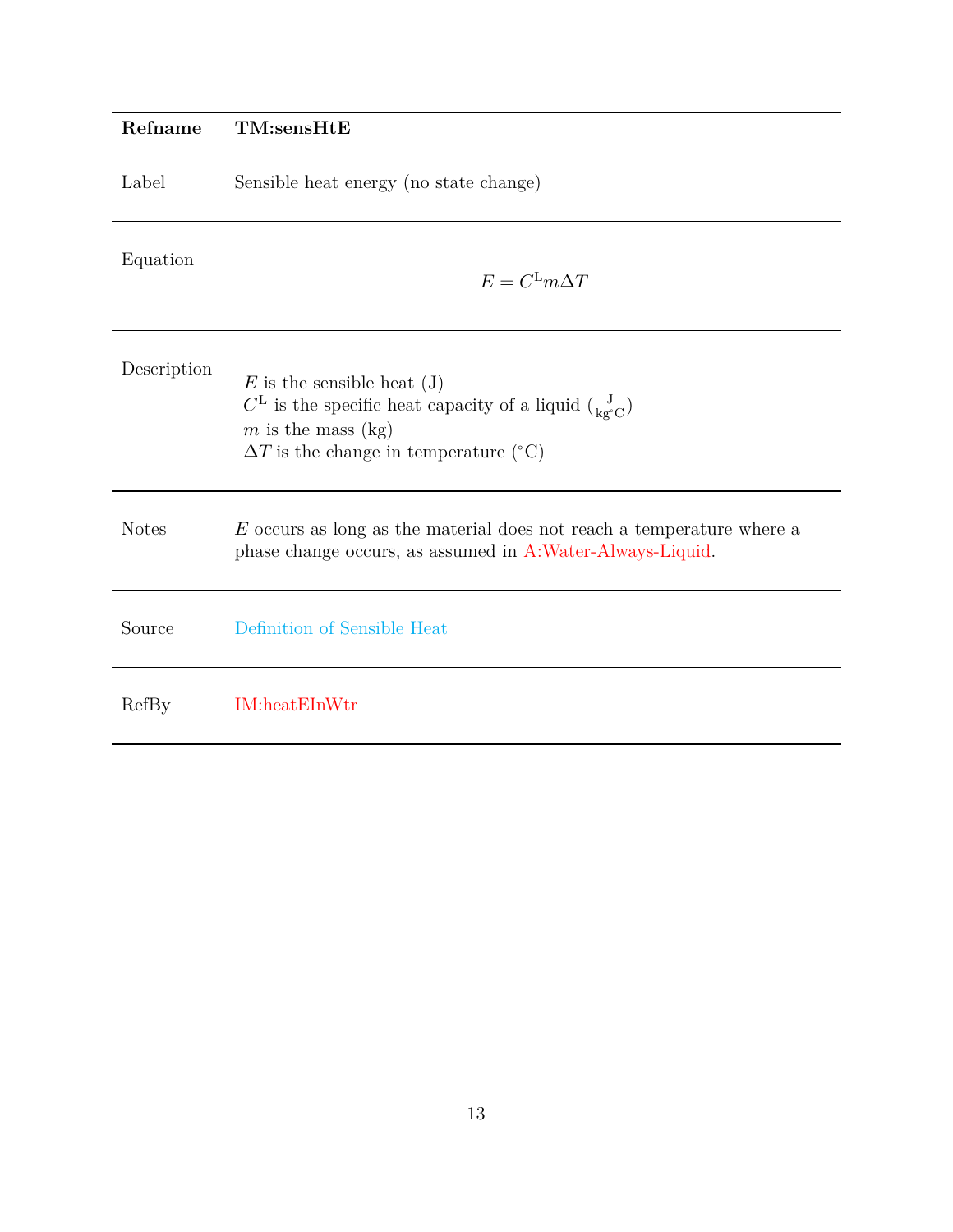<span id="page-13-1"></span>

| Refname      | TM:nwtnCooling                                                                                                                                                                                                                                                                                                                                                                                                                                |
|--------------|-----------------------------------------------------------------------------------------------------------------------------------------------------------------------------------------------------------------------------------------------------------------------------------------------------------------------------------------------------------------------------------------------------------------------------------------------|
| Label        | Newton's law of cooling                                                                                                                                                                                                                                                                                                                                                                                                                       |
| Equation     | $q(t) = h\Delta T(t)$                                                                                                                                                                                                                                                                                                                                                                                                                         |
| Description  | q is the heat flux $\left(\frac{W}{m^2}\right)$<br>$t$ is the time (s)<br>h is the convective heat transfer coefficient $(\frac{W}{m^2 C})$<br>$\Delta T$ is the change in temperature (°C)                                                                                                                                                                                                                                                   |
| <b>Notes</b> | Newton's law of cooling describes convective cooling from a surface. The<br>law is stated as: the rate of heat loss from a body is proportional to the<br>difference in temperatures between the body and its surroundings.<br>h is assumed to be independent of $T$ (from<br>A:Heat-Transfer-Coeffs-Constant).<br>$\Delta T(t) = T(t) - T_{\text{env}}(t)$ is the time-dependant thermal gradient between<br>the environment and the object. |
| Source       | [1, (pg. 8)]                                                                                                                                                                                                                                                                                                                                                                                                                                  |
| RefBy        | GD:htFluxWaterFromCoil                                                                                                                                                                                                                                                                                                                                                                                                                        |

## <span id="page-13-0"></span>**4.2.3 General Definitions**

This section collects the laws and equations that will be used to build the instance models.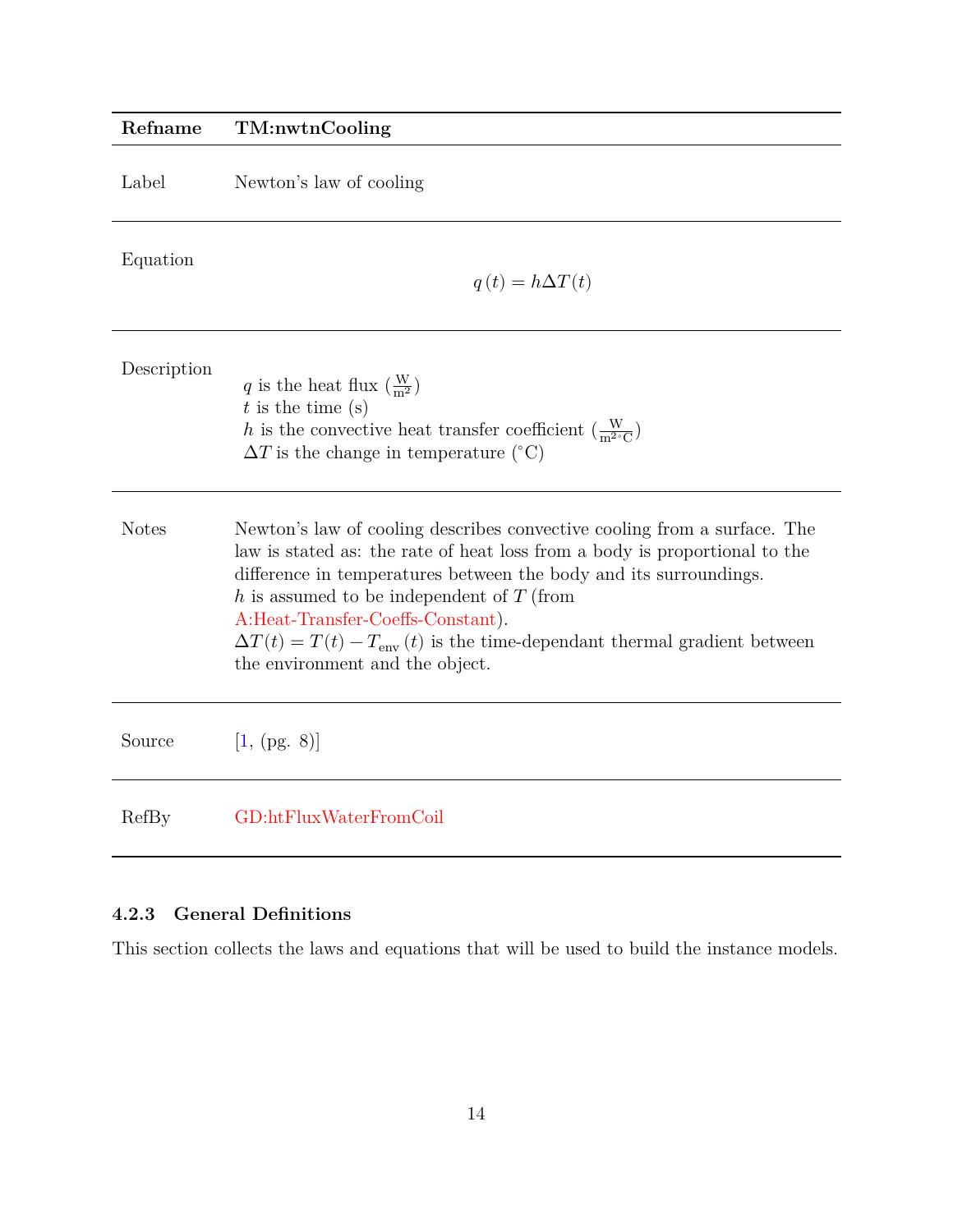### **Refname GD:rocTempSimp**

| Label | Simplified rate of change of temperature |  |  |
|-------|------------------------------------------|--|--|
|       |                                          |  |  |

Equation

<span id="page-14-0"></span>
$$
mC\frac{dT}{dt}=q_{\rm in}A_{\rm in}-q_{\rm out}A_{\rm out}+gV
$$

| Description |                                                                                  |
|-------------|----------------------------------------------------------------------------------|
|             | m is the mass $(kg)$                                                             |
|             | C is the specific heat capacity $\left(\frac{J}{k\sigma^2C}\right)$              |
|             | $t$ is the time (s)                                                              |
|             | T is the temperature $({}^{\circ}C)$                                             |
|             | $q_{\rm in}$ is the heat flux input $\left(\frac{W}{m^2}\right)$                 |
|             | $A_{\rm in}$ is the surface area over which heat is transferred in $(m^2)$       |
|             | $q_{\text{out}}$ is the heat flux output $\left(\frac{W}{m^2}\right)$            |
|             | $A_{\text{out}}$ is the surface area over which heat is transferred out $(m^2)$  |
|             | g is the volumetric heat generation per unit volume $\left(\frac{W}{m^3}\right)$ |
|             | V is the volume $(m^3)$                                                          |
|             |                                                                                  |

Source –

RefBy [GD:rocTempSimp](#page-14-0) and [IM:eBalanceOnWtr](#page-21-0)

**Detailed derivation of simplified rate of change of temperature:** Integrating [TM:con](#page-11-0)[sThermE](#page-11-0) over a volume  $(V)$ , we have:

$$
-\int_V \nabla\cdot \mathbf{q} \, dV + \int_V g \, dV = \int_V \rho C \frac{\partial T}{\partial t} \, dV
$$

Applying Gauss's Divergence Theorem to the first term over the surface  $S$  of the volume, with  $q$  as the thermal flux vector for the surface and  $\hat{n}$  as a unit outward normal vector for a surface:

$$
-\int_{S} \mathbf{q} \cdot \hat{\mathbf{n}} \, dS + \int_{V} g \, dV = \int_{V} \rho C \frac{\partial T}{\partial t} \, dV
$$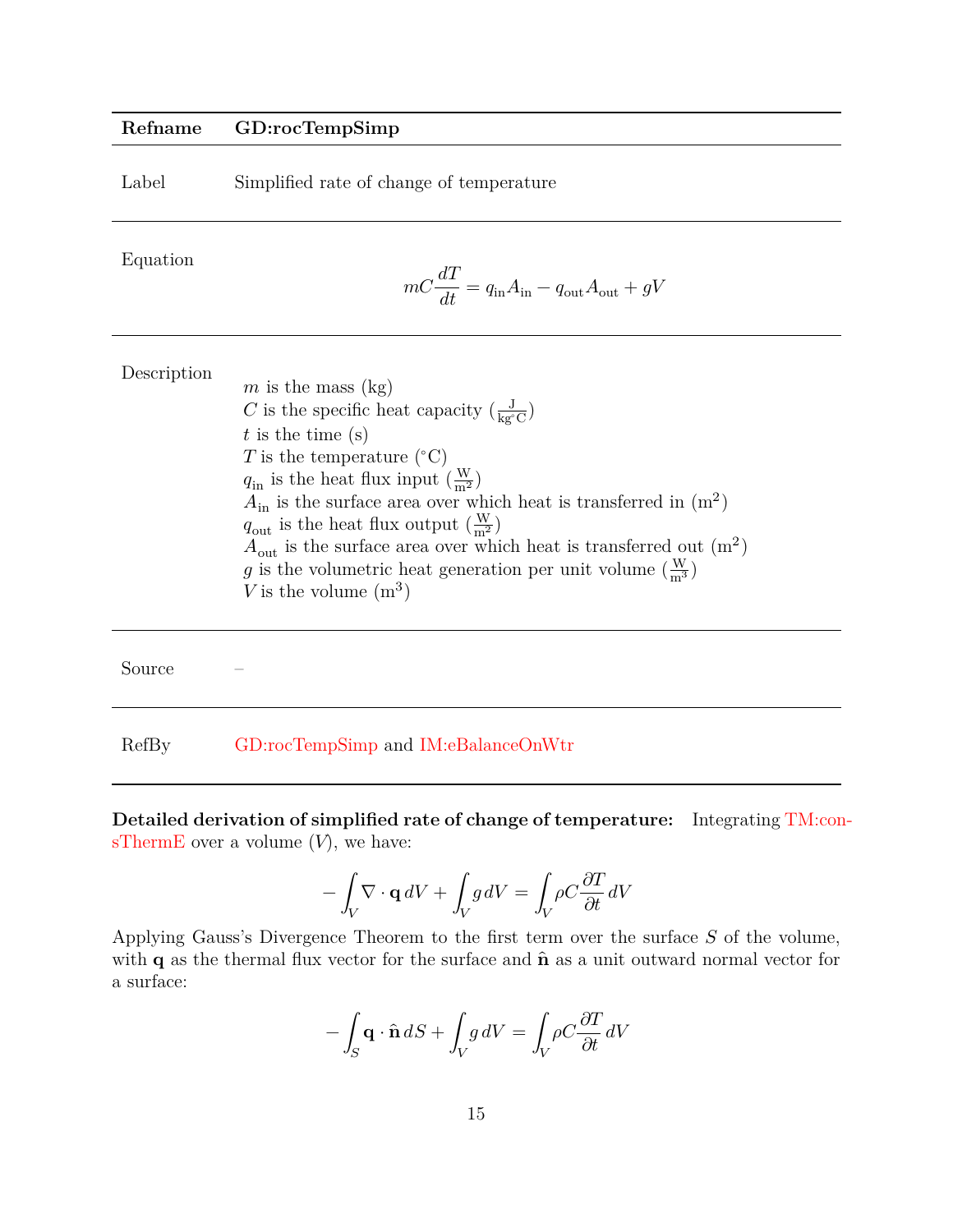We consider an arbitrary volume. The volumetric heat generation per unit volume is assumed constant. Then Equation (1) can be written as:

$$
q_{\rm in} A_{\rm in} - q_{\rm out} A_{\rm out} + gV = \int_V \rho C \frac{\partial T}{\partial t} dV
$$

Where  $q_{\rm in}$ ,  $q_{\rm out}$ ,  $A_{\rm in}$ , and  $A_{\rm out}$  are explained in [GD:rocTempSimp.](#page-14-0) Assuming  $\rho$ ,  $C$ , and  $T$ are constant over the volume, which is true in our case by [A:Constant-Water-Temp-Across-](#page-9-5)[Tank,](#page-9-5) [A:Density-Water-Constant-over-Volume,](#page-9-6) and [A:Specific-Heat-Energy-Constant-over-](#page-9-7)[Volume,](#page-9-7) we have:

$$
\rho CV \frac{dT}{dt} = q_{\rm in} A_{\rm in} - q_{\rm out} A_{\rm out} + gV
$$

Using the fact that  $\rho=m/V$ , Equation (2) can be written as:

$$
mC\frac{dT}{dt} = q_{\rm in}A_{\rm in} - q_{\rm out}A_{\rm out} + gV
$$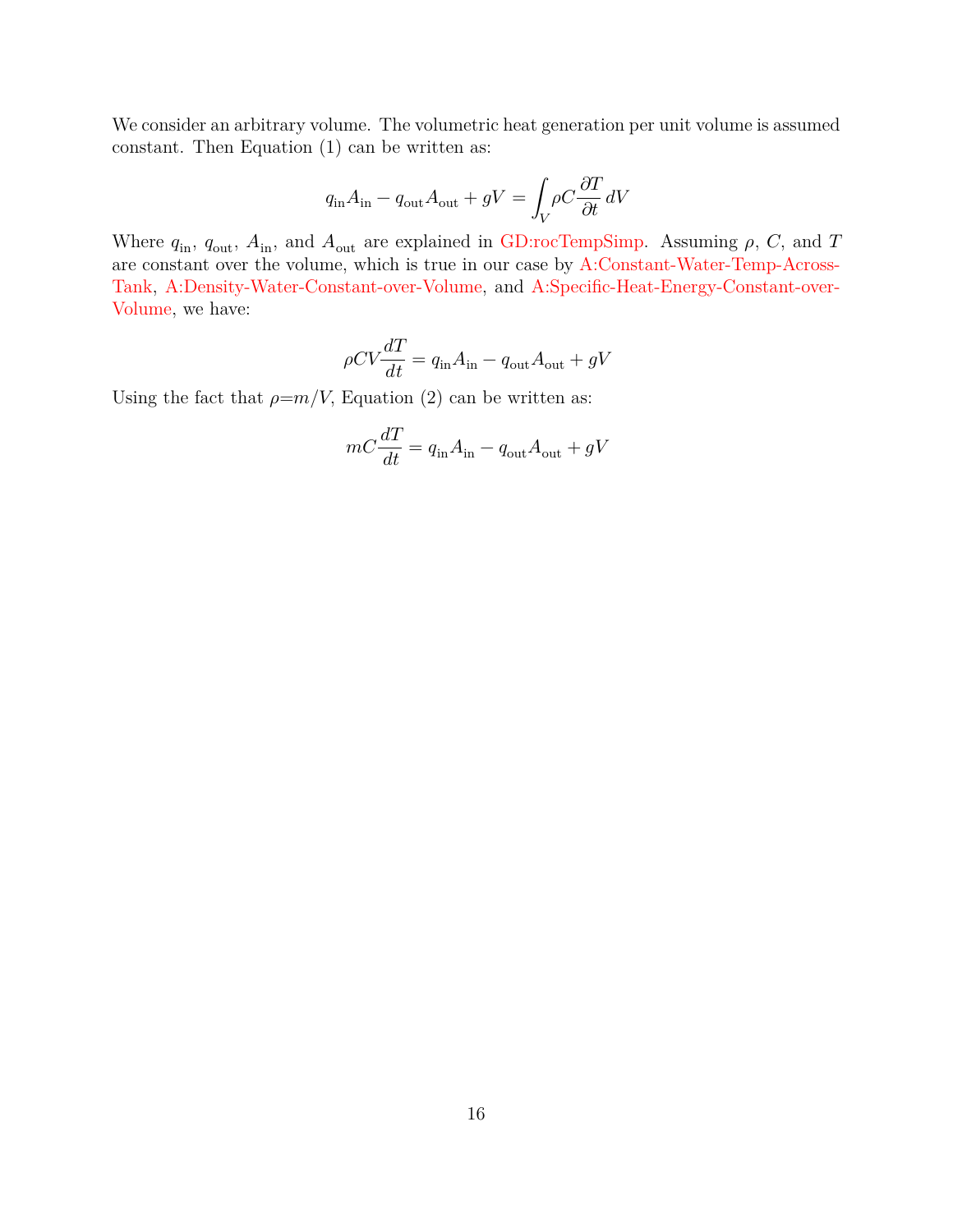# <span id="page-16-1"></span>**Refname GD:htFluxWaterFromCoil** Label Heat flux into the water from the coil Units  $\frac{\text{W}}{\text{m}^2}$ Equation  $q_{\rm C} = h_{\rm C} \left( T_{\rm C} - T_{\rm W} \left( t \right) \right)$ Description  $q_{\rm C}$  is the heat flux into the water from the coil  $(\frac{W}{m^2})$  $h_{\rm C}$  is the convective heat transfer coefficient between coil and water  $\left(\frac{W}{m^{2}}\right)$  $\frac{W}{m^{2\circ}C}$  $T_{\rm C}$  is the temperature of the heating coil (°C)  $T_{\rm W}$  is the temperature of the water (°C)  $t$  is the time  $(s)$ Notes  $q_C$  is found by assuming that Newton's law of cooling applies [\(A:Newton-Law-Convective-Cooling-Coil-Water\)](#page-9-8). This law (defined in [TM:nwtnCooling\)](#page-13-1) is used on the surface of the heating coil. [A:Temp-Heating-Coil-Constant-over-Time](#page-9-9) Source [\[2\]](#page-31-2) RefBy [IM:eBalanceOnWtr](#page-21-0)

### <span id="page-16-0"></span>**4.2.4 Data Definitions**

This section collects and defines all the data needed to build the instance models.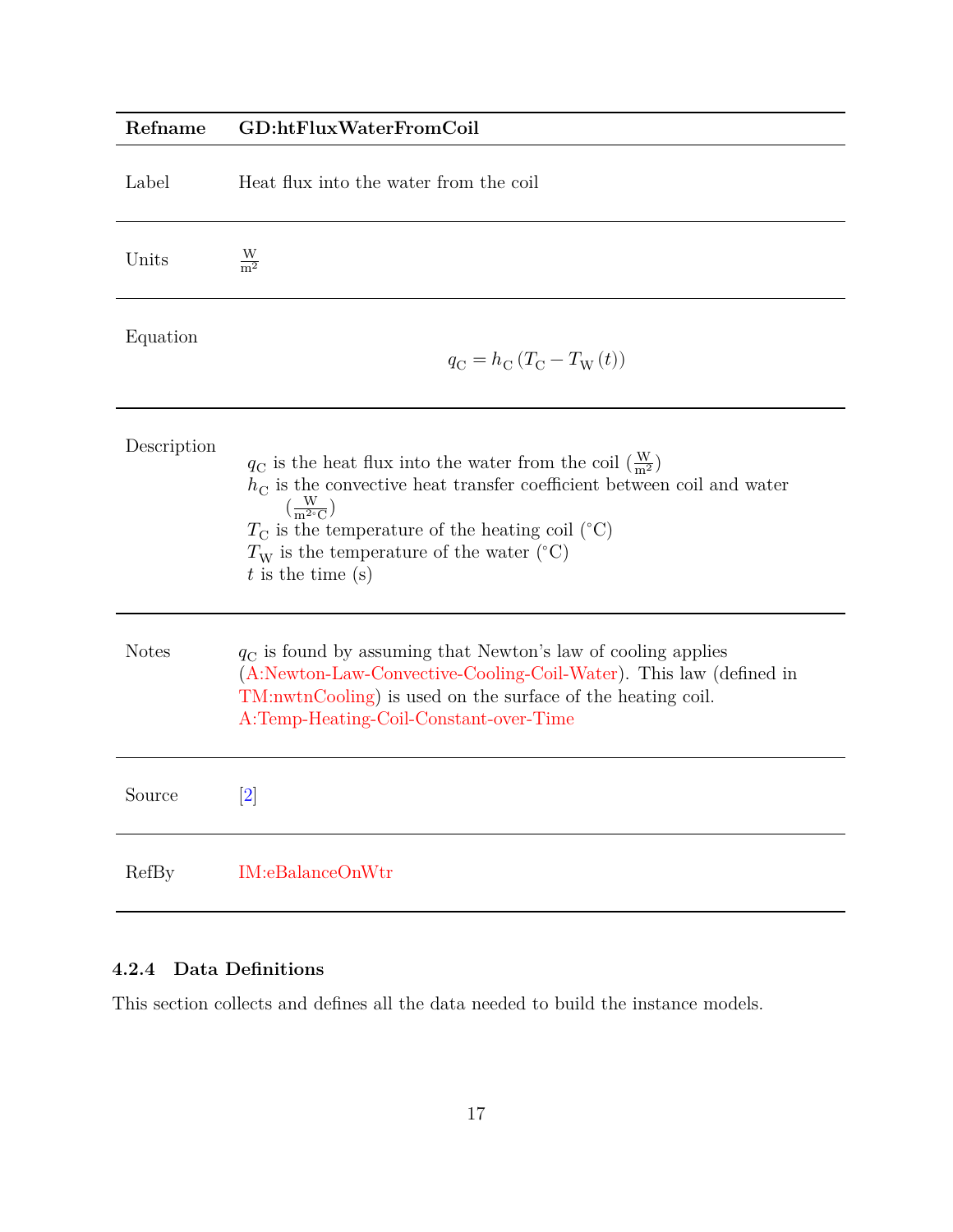<span id="page-17-0"></span>

| Refname      | DD:waterMass                                                                                                                                             |
|--------------|----------------------------------------------------------------------------------------------------------------------------------------------------------|
| Label        | Mass of water                                                                                                                                            |
| Symbol       | $m_{\rm W}$                                                                                                                                              |
| Units        | kg                                                                                                                                                       |
| Equation     | $m_{\rm W} = V_{\rm W} \rho_{\rm W}$                                                                                                                     |
| Description  | $m_W$ is the mass of water (kg)<br>$V_{\rm W}$ is the volume of water $(m^3)$<br>$\rho_{\rm W}$ is the density of water $(\frac{\text{kg}}{\text{m}^3})$ |
| Source       |                                                                                                                                                          |
| <b>RefBy</b> | FR:Find-Mass                                                                                                                                             |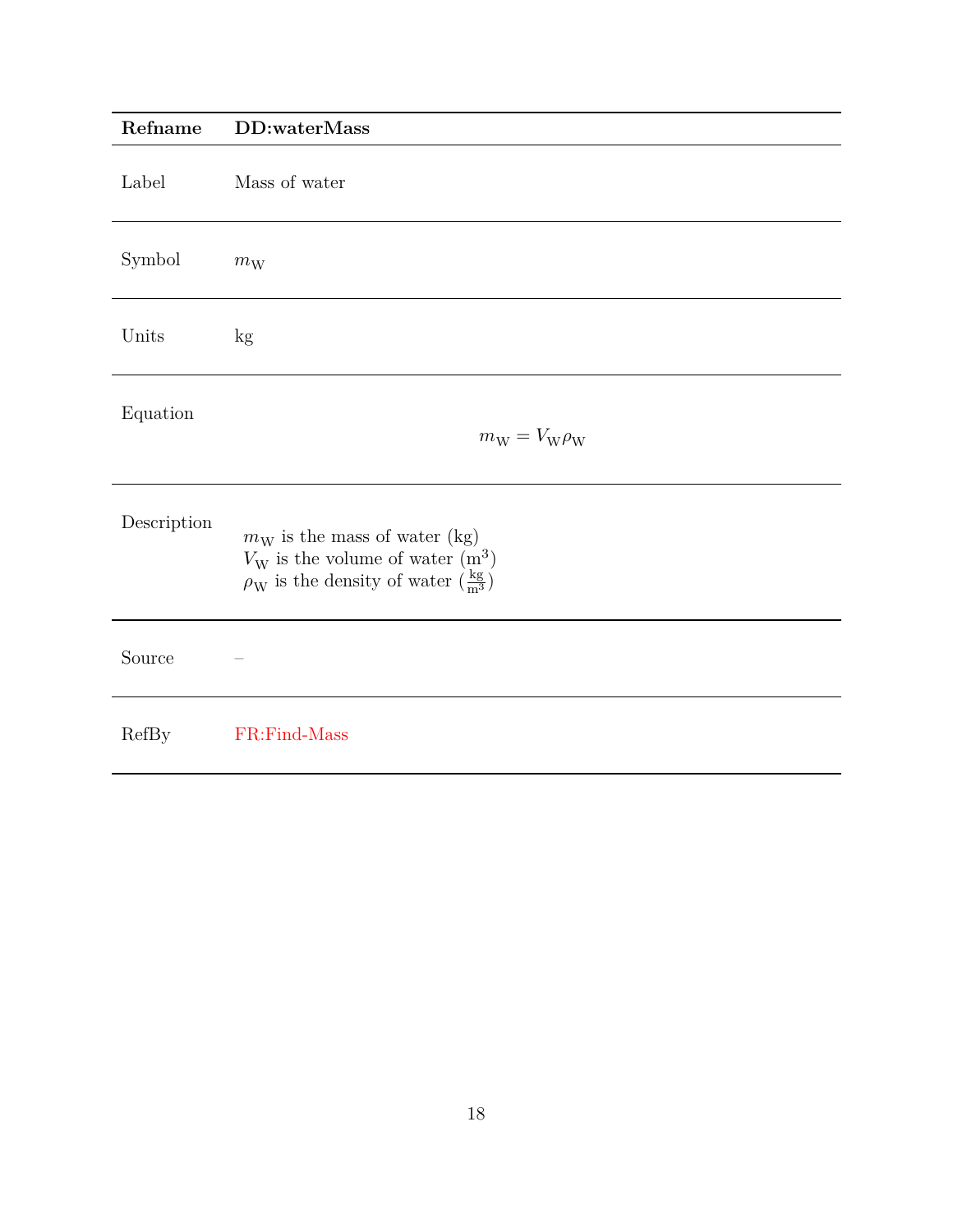<span id="page-18-0"></span>

| Refname      | DD:waterVolume.nopcm                                                                                          |
|--------------|---------------------------------------------------------------------------------------------------------------|
| Label        | Volume of water                                                                                               |
| Symbol       | $V_{\rm W}$                                                                                                   |
| Units        | m <sup>3</sup>                                                                                                |
| Equation     | $V_{\rm W} = V_{\rm tank}$                                                                                    |
| Description  | $V_{\rm W}$ is the volume of water $(m^3)$<br>$V_{\text{tank}}$ is the volume of the cylindrical tank $(m^3)$ |
| <b>Notes</b> | Based on A:Volume-Coil-Negligible. $V_{\rm tank}$ is defined in DD:tankVolume.                                |
| Source       |                                                                                                               |
| RefBy        | FR:Find-Mass                                                                                                  |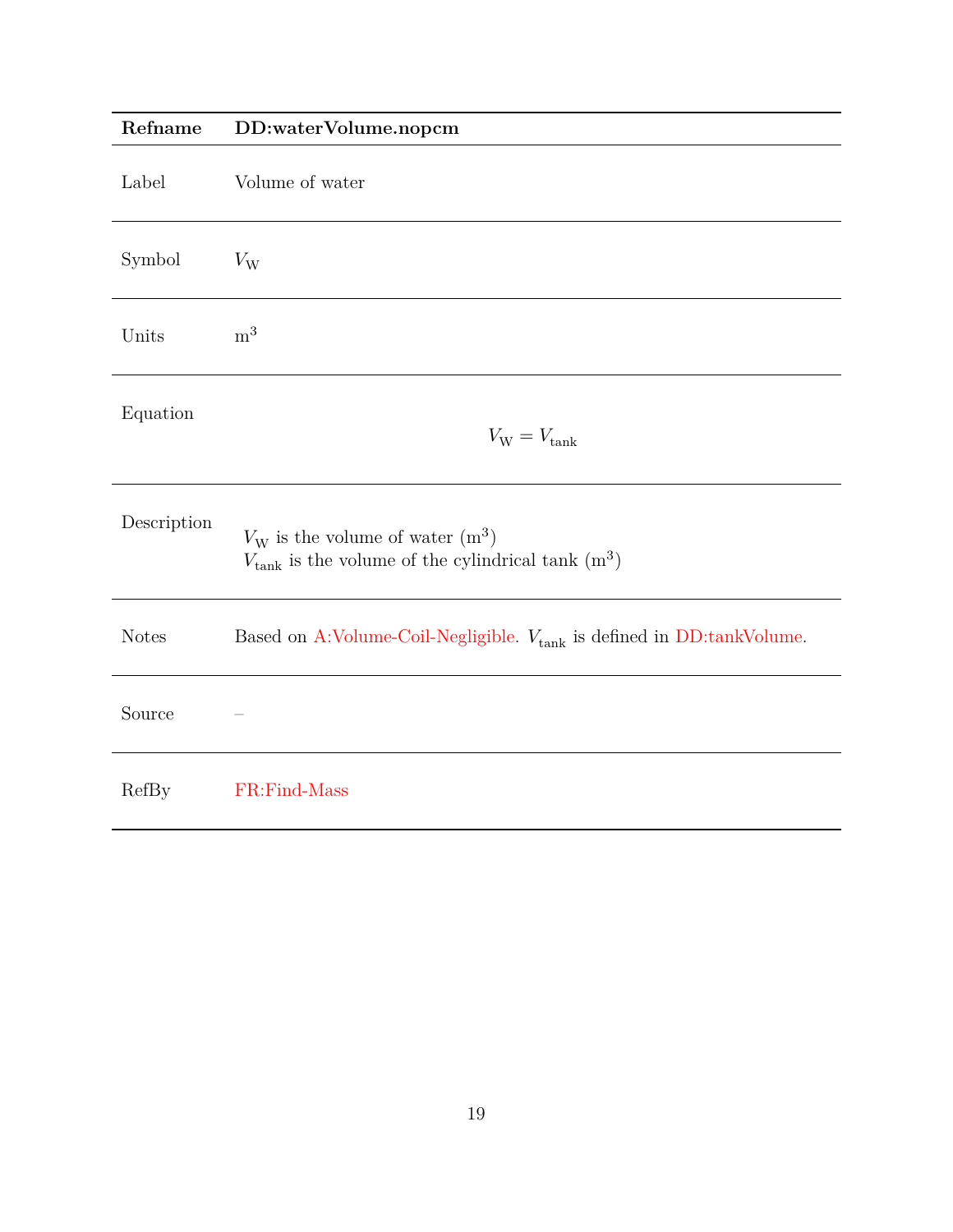## <span id="page-19-0"></span>**Refname DD:tankVolume**

| Label       | Volume of the cylindrical tank                                                                                                                                                                                       |
|-------------|----------------------------------------------------------------------------------------------------------------------------------------------------------------------------------------------------------------------|
| Symbol      | $V_{\rm tank}$                                                                                                                                                                                                       |
| Units       | m <sup>3</sup>                                                                                                                                                                                                       |
| Equation    | $V_{\rm tank} = \pi \left(\frac{D}{2}\right)^2 L$                                                                                                                                                                    |
| Description | $V_{\text{tank}}$ is the volume of the cylindrical tank $(m^3)$<br>$\pi$ is the ratio of circumference to diameter for any circle (Unitless)<br>$D$ is the diameter of tank $(m)$<br>$L$ is the length of tank $(m)$ |
| Source      |                                                                                                                                                                                                                      |
| RefBy       | DD:waterVolume_nopcm and FR:Find-Mass                                                                                                                                                                                |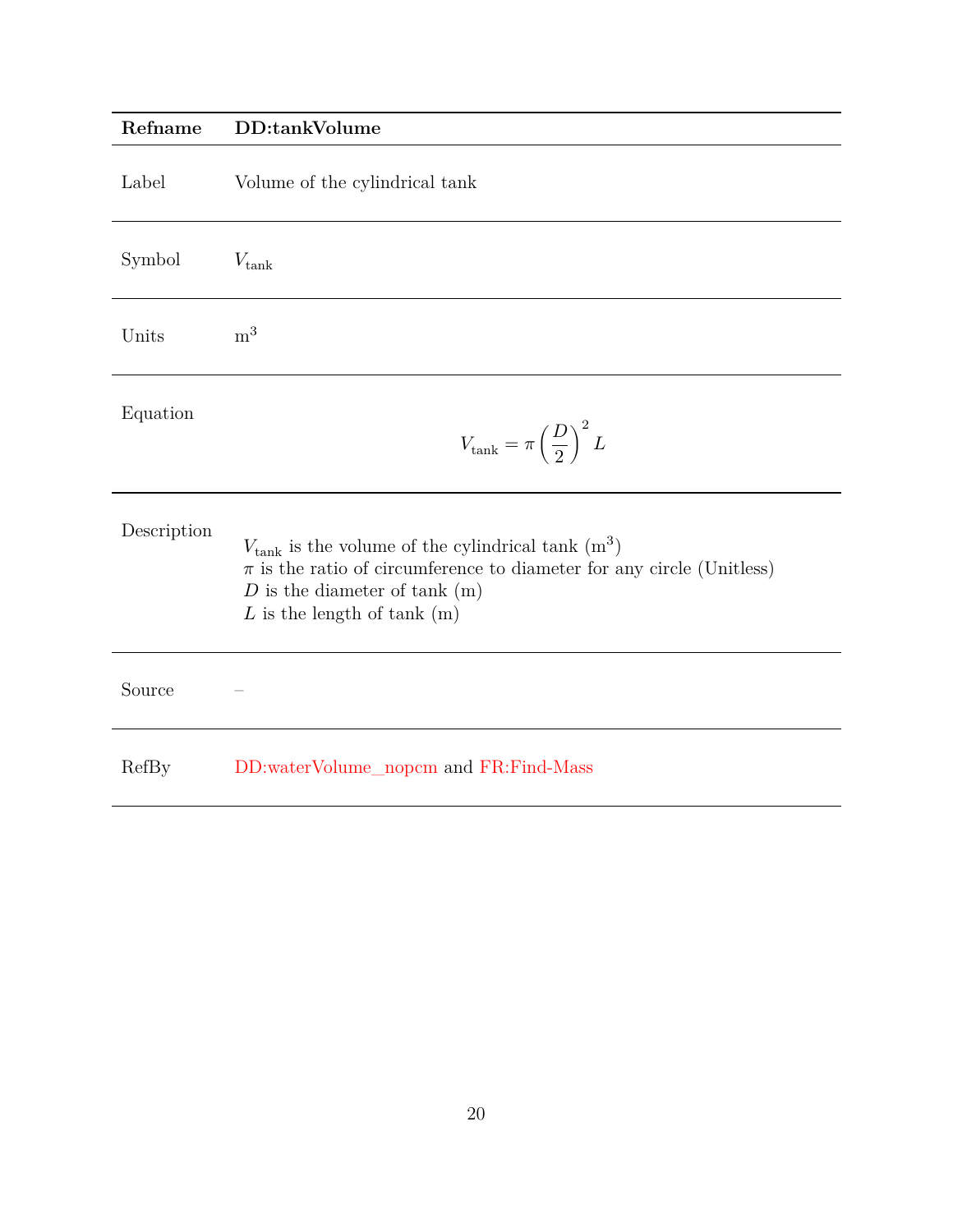#### <span id="page-20-1"></span>**Refname DD:balanceDecayRate**

| Label       | ODE parameter for water related to decay time                                                                                                                                                                                                                                                                                                                                                             |
|-------------|-----------------------------------------------------------------------------------------------------------------------------------------------------------------------------------------------------------------------------------------------------------------------------------------------------------------------------------------------------------------------------------------------------------|
| Symbol      | $\tau_{\rm W}$                                                                                                                                                                                                                                                                                                                                                                                            |
| Units       | S                                                                                                                                                                                                                                                                                                                                                                                                         |
| Equation    | $\tau_{\rm W} = \frac{m_{\rm W} C_{\rm W}}{h_{\rm C} A_{\rm C}}$                                                                                                                                                                                                                                                                                                                                          |
| Description | $\tau_{\rm W}$ is the ODE parameter for water related to decay time (s)<br>$m_W$ is the mass of water (kg)<br>$C_{\rm W}$ is the specific heat capacity of water $\left(\frac{\rm J}{\rm ke^{\circ}C}\right)$<br>$h_{\rm C}$ is the convective heat transfer coefficient between coil and water<br>$\left(\frac{W}{m^{2\circ}C}\right)$<br>$A_{\rm C}$ is the heating coil surface area (m <sup>2</sup> ) |
| Source      | [2]                                                                                                                                                                                                                                                                                                                                                                                                       |
| RefBy       | FR:Output-Input-Derived-Values and IM:eBalanceOnWtr                                                                                                                                                                                                                                                                                                                                                       |

#### <span id="page-20-0"></span>**4.2.5 Instance Models**

This section transforms the problem defined in the [problem description](#page-7-3) into one which is expressed in mathematical terms. It uses concrete symbols defined in the [data definitions](#page-16-0) to replace the abstract symbols in the models identified in [theoretical models](#page-10-0) and [general](#page-13-0) [definitions.](#page-13-0)

The goal [GS:Predict-Water-Temperature](#page-9-10) is met by [IM:eBalanceOnWtr](#page-21-0) and the goal [GS:Predict-Water-Energy](#page-9-11) is met by [IM:heatEInWtr.](#page-23-0)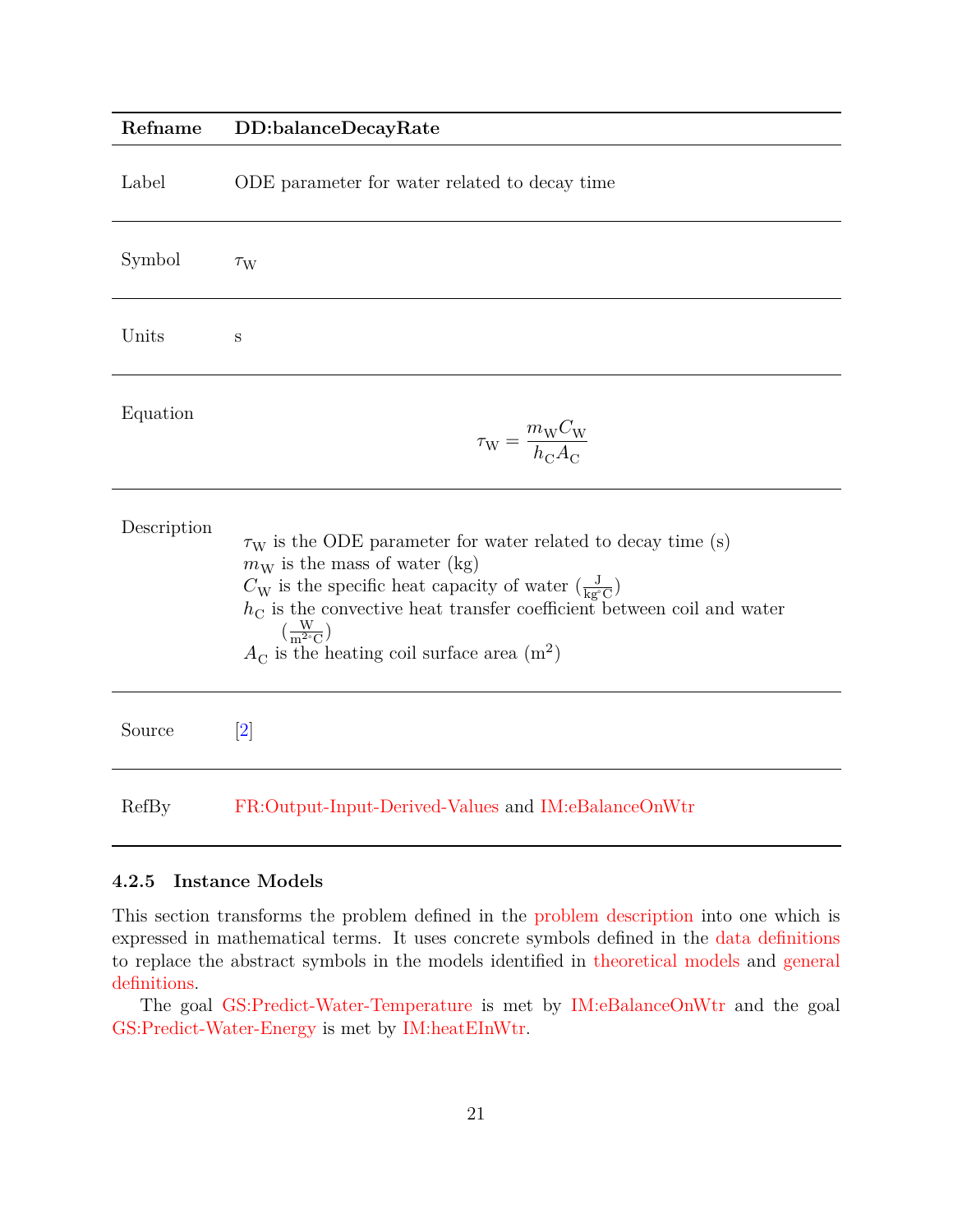<span id="page-21-0"></span>

| Refname               | IM:eBalanceOnWtr                                                                                                                                                                                                                                                                       |
|-----------------------|----------------------------------------------------------------------------------------------------------------------------------------------------------------------------------------------------------------------------------------------------------------------------------------|
| Label                 | Energy balance on water to find the temperature of the water                                                                                                                                                                                                                           |
| Input                 | $T_{\rm C}$ , $T_{\rm init}$ , $t_{\rm final}$ , $A_{\rm C}$ , $h_{\rm C}$ , $C_{\rm W}$ , $m_{\rm W}$                                                                                                                                                                                 |
| Output                | $T_{\rm W}$                                                                                                                                                                                                                                                                            |
| Input<br>Constraints  | $T_{\rm C} \geq T_{\rm init}$                                                                                                                                                                                                                                                          |
| Output<br>Constraints |                                                                                                                                                                                                                                                                                        |
| Equation              | $\frac{dT_{\rm W}}{dt} + \frac{1}{\tau_{\rm W}}T_{\rm W} = \frac{1}{\tau_{\rm W}}T_{\rm C}$                                                                                                                                                                                            |
| Description           | $t$ is the time (s)<br>$T_{\rm W}$ is the temperature of the water (°C)<br>$\tau_{\rm W}$ is the ODE parameter for water related to decay time (s)<br>$T_{\rm C}$ is the temperature of the heating coil (°C)                                                                          |
| <b>Notes</b>          | $\tau_{\rm W}$ is calculated from DD:balanceDecayRate.<br>The above equation applies as long as the water is in liquid form,<br>$0 < T_{\rm W} < 100$ (°C) where 0 (°C) and 100 (°C) are the melting and boiling<br>point temperatures of water, respectively (A:Water-Always-Liquid). |
| Source                | [2, (with PCM removed)]                                                                                                                                                                                                                                                                |
| RefBy                 | UC:No-Internal-Heat-Generation, FR:Find-Mass, and<br>FR:Calculate-Temperature-Water-Over-Time                                                                                                                                                                                          |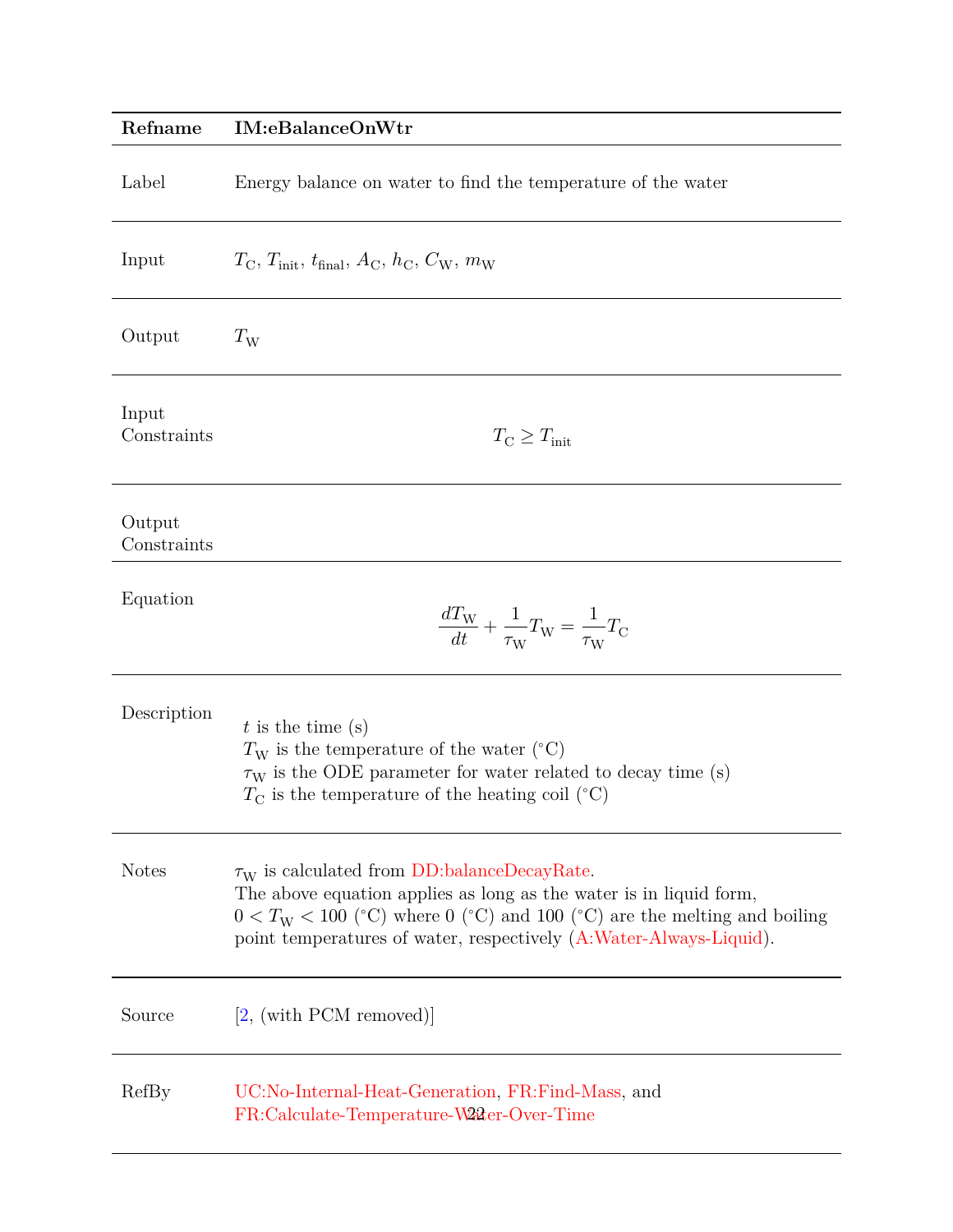**Detailed derivation of the energy balance on water:** To find the rate of change of  $T_{\rm W}$ , we look at the energy balance on water. The volume being considered is the volume of water in the tank  $V_W$ , which has mass  $m_W$  and specific heat capacity,  $C_W$ . Heat transfer occurs in the water from the heating coil as  $q_{\rm C}$  [\(GD:htFluxWaterFromCoil\)](#page-16-1), over area  $A_{\rm C}$ . No heat transfer occurs to the outside of the tank, since it has been assumed to be perfectly insulated [\(A:Perfect-Insulation-Tank\)](#page-10-3). Since the assumption is made that no internal heat is generated  $(A:No-Internal-Heat-Generation-by-Water)$ ,  $g=0$ . Therefore, the equation for [GD:rocTempSimp](#page-14-0) can be written as:

$$
m_{\rm W}C_{\rm W}\frac{dT_{\rm W}}{dt}=q_{\rm C}A_{\rm C}
$$

Using [GD:htFluxWaterFromCoil](#page-16-1) for  $q<sub>C</sub>$ , this can be written as:

$$
m_{\rm W}C_{\rm W}\frac{dT_{\rm W}}{dt}=h_{\rm C}A_{\rm C}\left(T_{\rm C}-T_{\rm W}\right)
$$

Dividing Equation (2) by  $m_{\rm W}C_{\rm W}$ , we obtain:

$$
\frac{dT_{\rm W}}{dt} = \frac{h_{\rm C} A_{\rm C}}{m_{\rm W} C_{\rm W}} \left(T_{\rm C} - T_{\rm W}\right)
$$

By substituting  $\tau_W$  (from [DD:balanceDecayRate\)](#page-20-1), this can be written as:

$$
\frac{dT_{\rm W}}{dt} = \frac{1}{\tau_{\rm W}} \left( T_{\rm C} - T_{\rm W} \right)
$$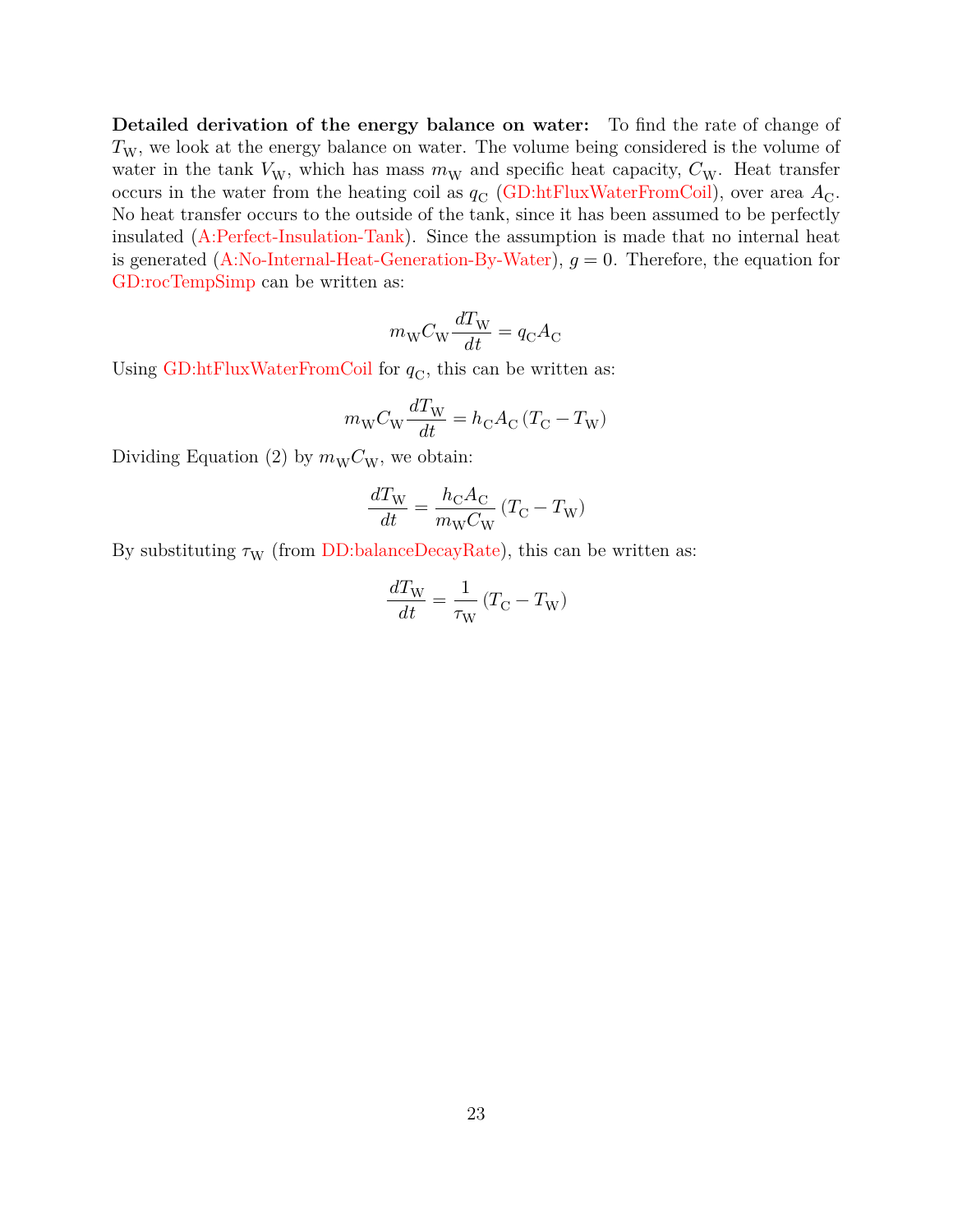<span id="page-23-0"></span>

| Refname               | <b>IM:heatEInWtr</b>                                                                                                                                                                                                                                                                                                            |
|-----------------------|---------------------------------------------------------------------------------------------------------------------------------------------------------------------------------------------------------------------------------------------------------------------------------------------------------------------------------|
| Label                 | Heat energy in the water                                                                                                                                                                                                                                                                                                        |
| Input                 | $T_{\text{init}}, m_{\text{W}}, C_{\text{W}}, m_{\text{W}}$                                                                                                                                                                                                                                                                     |
| Output                | $E_{\rm W}$                                                                                                                                                                                                                                                                                                                     |
| Input<br>Constraints  |                                                                                                                                                                                                                                                                                                                                 |
| Output<br>Constraints |                                                                                                                                                                                                                                                                                                                                 |
| Equation              | $E_{\rm W}(t) = C_{\rm W} m_{\rm W} (T_{\rm W}(t) - T_{\rm init})$                                                                                                                                                                                                                                                              |
| Description           | $E_{\rm W}$ is the change in heat energy in the water (J)<br>$t$ is the time (s)<br>$C_{\rm W}$ is the specific heat capacity of water $\left(\frac{\rm J}{\rm ke^{\circ}C}\right)$<br>$m_W$ is the mass of water (kg)<br>$T_{\rm W}$ is the temperature of the water (°C)<br>$T_{\text{init}}$ is the initial temperature (°C) |
| <b>Notes</b>          | The above equation is derived using TM:sensHtE.<br>The change in temperature is the difference between the temperature at<br>time t (s), $T_W$ and the initial temperature, $T_{\text{init}}$ (°C).<br>This equation applies as long as $0 < TW < 100°C$ (A:Water-Always-Liquid,<br>A:Atmospheric-Pressure-Tank).               |
| Source                | $\left[ 2\right]$                                                                                                                                                                                                                                                                                                               |
| RefBy                 | FR:Calculate-Change-Heat_Energy-Water-Over-Time                                                                                                                                                                                                                                                                                 |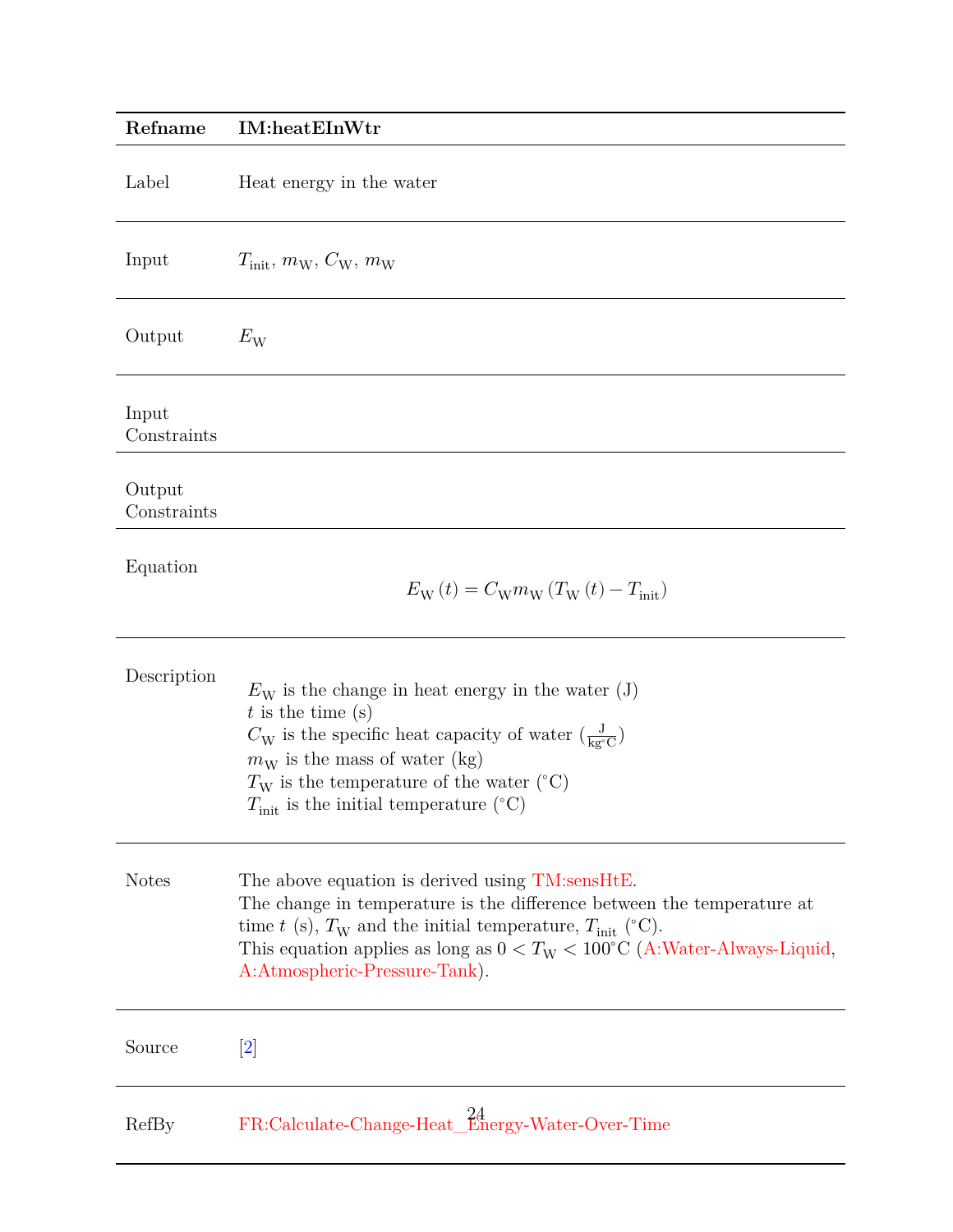#### <span id="page-24-0"></span>**4.2.6 Data Constraints**

The [Data Constraints Table](#page-24-3) shows the data constraints on the input variables. The column for physical constraints gives the physical limitations on the range of values that can be taken by the variable. The uncertainty column provides an estimate of the confidence with which the physical quantities can be measured. This information would be part of the input if one were performing an uncertainty quantification exercise. The constraints are conservative, to give the user of the model the flexibility to experiment with unusual situations. The column of typical values is intended to provide a feel for a common scenario. The column for software constraints restricts the range of inputs to reasonable values.

<span id="page-24-3"></span>

|   |                                                            | Var Physical Constraints Software Constraints Typical Value Uncert.          |                                              |        |
|---|------------------------------------------------------------|------------------------------------------------------------------------------|----------------------------------------------|--------|
|   | $A_{\rm C}$ $A_{\rm C} > 0$                                | $A_{\rm C} \leq A_{\rm C}^{\rm max}$                                         | $0.12 \; \mathrm{m}^2$                       | $10\%$ |
|   | $C_{\rm W}$ $C_{\rm W}$ > 0                                | $C_{\rm W}^{\rm min} < C_{\rm W} < C_{\rm W}^{\rm max}$                      | 4186 $\frac{J}{k\sigma^{\circ}C}$            | $10\%$ |
| D | D>0                                                        | $AR_{\min} \leq D \leq AR_{\max}$                                            | $0.412 \text{ m}$                            | 10\%   |
|   | $h_{\rm C}$ $h_{\rm C} > 0$                                | $h_{\text{C}}^{\text{min}} \leq h_{\text{C}} \leq h_{\text{C}}^{\text{max}}$ | $1000 \frac{\text{W}}{\text{m}^2 \text{°C}}$ | $10\%$ |
|   | $L \t L > 0$                                               | $L_{\min} \le L \le L_{\max}$                                                | $1.5 \text{ m}$                              | $10\%$ |
|   | $T_{\rm C}$ 0 < $T_{\rm C}$ < 100                          |                                                                              | 50 °C                                        | $10\%$ |
|   | $T_{\text{init}}$ 0 < $T_{\text{init}}$ < 100              |                                                                              | 40 °C                                        | $10\%$ |
|   | $t_{\text{final}}$ $t_{\text{final}} > 0$                  | $t_{\text{final}} < t_{\text{final}}^{\text{max}}$                           | 50000 s                                      | $10\%$ |
|   | $t_{\text{step}}$ $0 < t_{\text{step}} < t_{\text{final}}$ |                                                                              | $0.01$ s                                     | $10\%$ |
|   | $\rho_{\rm W}$ $\rho_{\rm W} > 0$                          | $\rho_{\rm W}^{\rm min} < \rho_{\rm W} \leq \rho_{\rm W}^{\rm max}$          | $1000 \frac{\text{kg}}{\text{m}^3}$          | $10\%$ |

Table 4: Input Data Constraints

#### <span id="page-24-1"></span>**4.2.7 Properties of a Correct Solution**

<span id="page-24-4"></span>The [Data Constraints Table](#page-24-4) shows the data constraints on the output variables. The column for physical constraints gives the physical limitations on the range of values that can be taken by the variable.

| Var Physical Constraints                                                                   |
|--------------------------------------------------------------------------------------------|
| $T_{\rm W}$ $T_{\rm init} \leq T_{\rm W} \leq T_{\rm C}$<br>$E_{\rm W}$ $E_{\rm W} \geq 0$ |

Table 5: Output Data Constraints

# <span id="page-24-2"></span>**5 Requirements**

This section provides the functional requirements, the tasks and behaviours that the software is expected to complete, and the non-functional requirements, the qualities that the software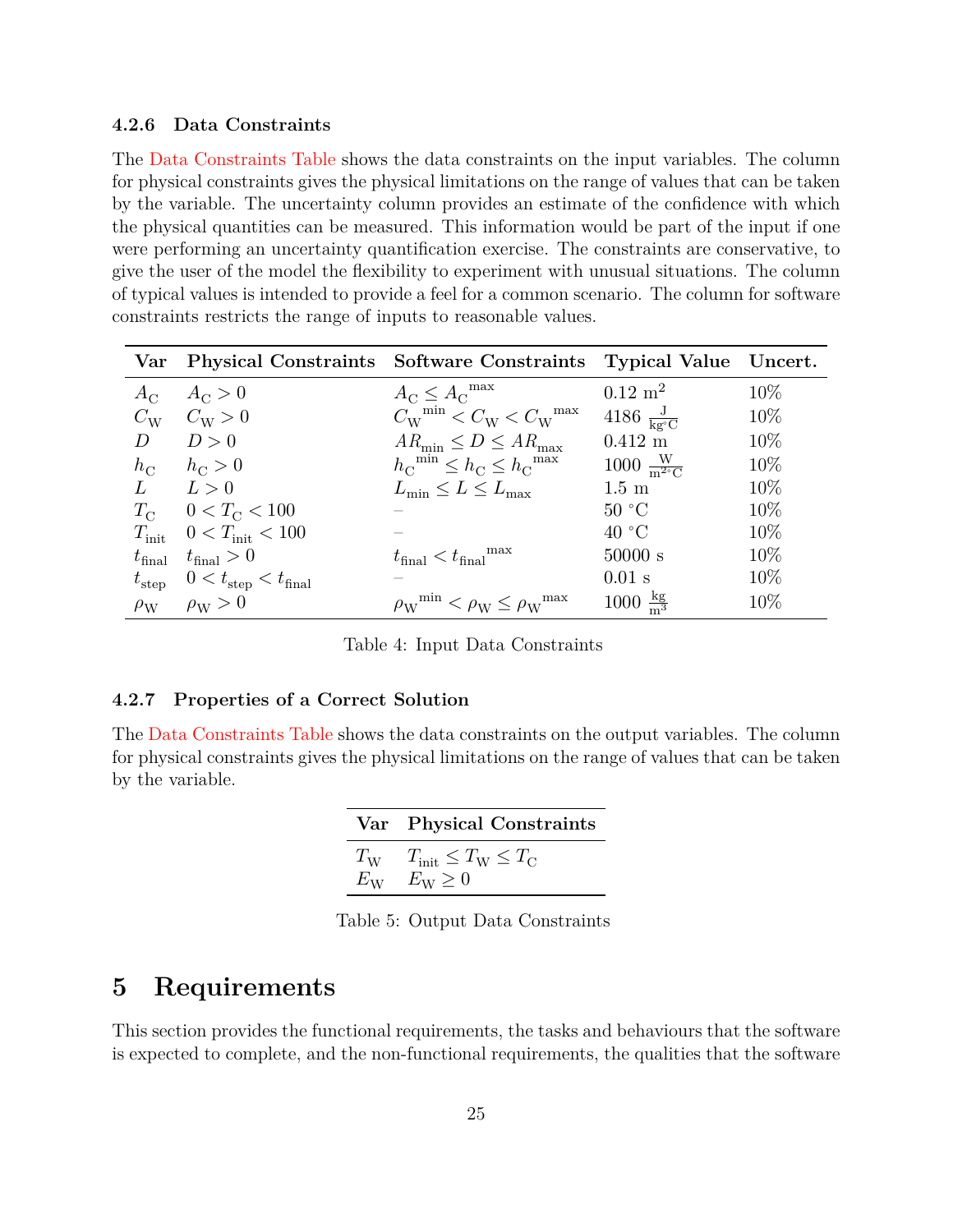is expected to exhibit.

### <span id="page-25-0"></span>**5.1 Functional Requirements**

<span id="page-25-6"></span>This section provides the functional requirements, the tasks and behaviours that the software is expected to complete.

iput-Initial-Values: Input the following values described in the table for [Required Inputs,](#page-25-5) which define the tank parameters, material properties, and initial conditions.

<span id="page-25-7"></span><span id="page-25-2"></span><span id="page-25-1"></span>Find-Mass: Use the inputs in [FR:Input-Initial-Values](#page-25-6) to find the mass needed for [IM:eBalanceOnWtr,](#page-21-0) using [DD:waterMass,](#page-17-0) [DD:waterVolume\\_nopcm,](#page-18-0) and [DD:tankVolume.](#page-19-0)

- sical\_Constraints: Verify that the inputs satisfy the required [physical constraints.](#page-24-0)
- ut-Derived-Values: Output the input values and derived values in the following list: the values (from [FR:Input-Initial-Values\)](#page-25-6), the mass (from [FR:Find-Mass\)](#page-25-1), and  $\tau_{\rm W}$  (from [DD:balanceDe](#page-20-1)[cayRate\)](#page-20-1).
- <span id="page-25-3"></span>Water-Over-Time: Calculate and output the temperature of the water  $(T_{W}(t))$  over the simulation time (from [IM:eBalanceOnWtr\)](#page-21-0).
- Water-Over-Time: Calculate and output the change in heat energy in the water  $(E_W(t))$  over the simulation time (from [IM:heatEInWtr\)](#page-23-0).

<span id="page-25-5"></span><span id="page-25-4"></span>

|                    | Symbol Description                                          | Units                                        |
|--------------------|-------------------------------------------------------------|----------------------------------------------|
| $A_{\rm C}$        | Heating coil surface area                                   | m <sup>2</sup>                               |
| $A_{\text{tol}}$   | Absolute tolerance                                          |                                              |
| $C_{\rm W}$        | Specific heat capacity of water                             | $\frac{\text{J}}{\text{kg}^{\circ}\text{C}}$ |
| D                  | Diameter of tank                                            | m                                            |
| $h_{\rm C}$        | Convective heat transfer coefficient between coil and water | $\frac{W}{m^2 C}$                            |
| L                  | Length of tank                                              | m                                            |
| $R_{\rm tol}$      | Relative tolerance                                          |                                              |
| $T_{\rm C}$        | Temperature of the heating coil                             | $^{\circ}C$                                  |
| $T_{\rm init}$     | Initial temperature                                         | $^{\circ}C$                                  |
| $t_{\text{final}}$ | Final time                                                  | S                                            |
| $t_{\rm step}$     | Time step for simulation                                    | S                                            |
| $\rho_{\rm W}$     | Density of water                                            | $rac{\text{kg}}{\text{m}^3}$                 |

Table 6: Required Inputs following [FR:Input-Initial-Values](#page-25-6)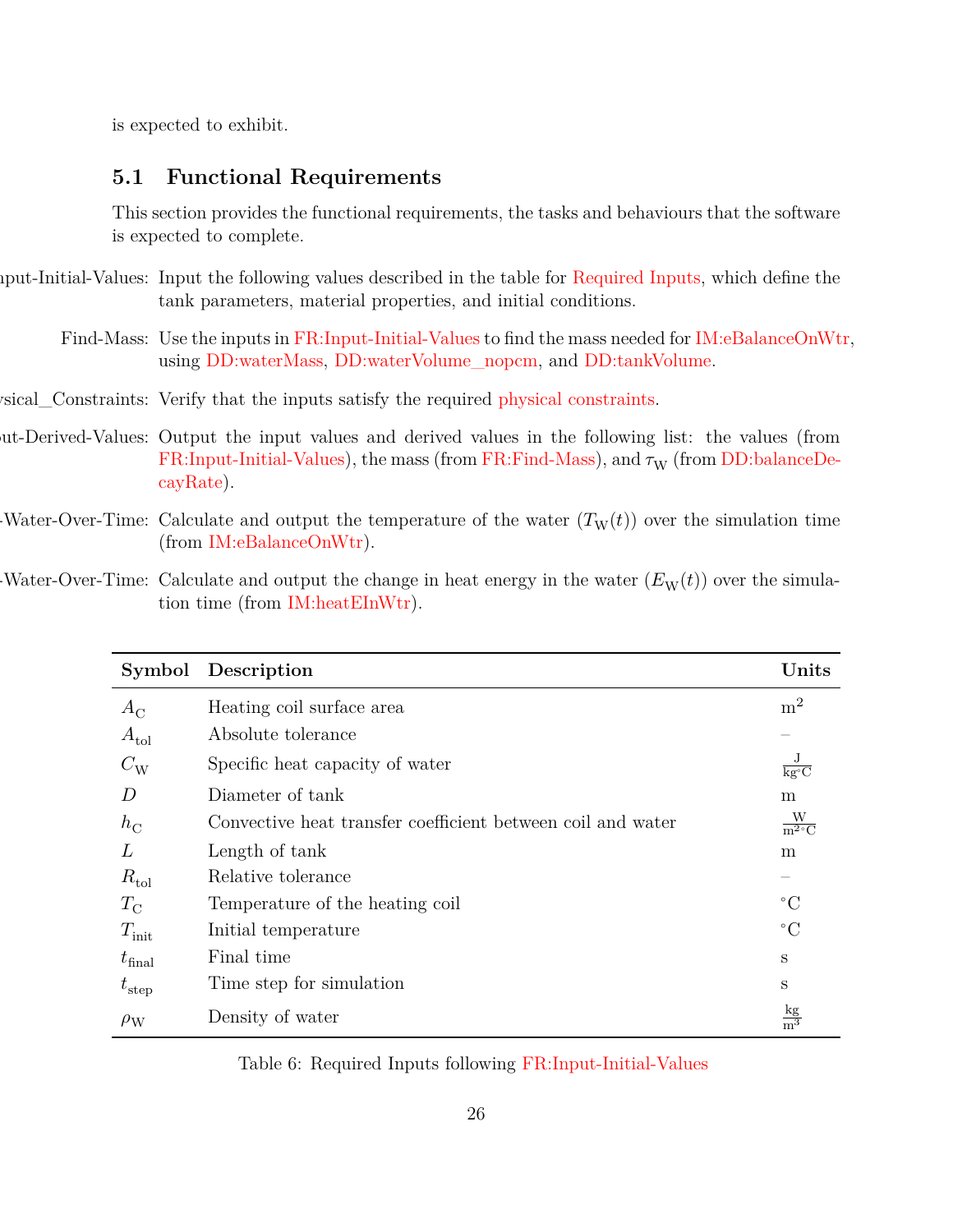### <span id="page-26-0"></span>**5.2 Non-Functional Requirements**

<span id="page-26-9"></span>This section provides the non-functional requirements, the qualities that the software is expected to exhibit.

- Correct: The outputs of the code have the properties described in [Properties of a Correct](#page-24-1) [Solution.](#page-24-1)
- <span id="page-26-11"></span><span id="page-26-10"></span>Verifiable: The code is tested with complete verification and validation plan.
- Understandable: The code is modularized with complete module guide and module interface specification.

<span id="page-26-13"></span><span id="page-26-12"></span>Reusable: The code is modularized.

Maintainable: The traceability between requirements, assumptions, theoretical models, general definitions, data definitions, instance models, likely changes, unlikely changes, and modules is completely recorded in traceability matrices in the SRS and module guide.

## <span id="page-26-1"></span>**6 Likely Changes**

<span id="page-26-4"></span><span id="page-26-3"></span>This section lists the likely changes to be made to the software.

- Variable-Over-Day: [A:Temp-Heating-Coil-Constant-over-Time](#page-9-9) The temperature of the heating coil will change over the course of the day, depending on the energy received from the sun.
- iable-Over-Length: [A:Temp-Heating-Coil-Constant-over-Length](#page-9-12) The temperature of the heating coil will actually change along its length as the water within it cools.
- <span id="page-26-5"></span>Discharging-Tank: [A:Charging-Tank-No-Temp-Discharge](#page-10-6) - The model currently only accounts for charging of the tank. That is, increasing the temperature of the water to match the temperature of the coil. A more complete model would also account for discharging of the tank.
	- Tank-Lose-Heat: [A:Perfect-Insulation-Tank](#page-10-3) Any real tank cannot be perfectly insulated and will lose heat.

# <span id="page-26-7"></span><span id="page-26-2"></span>**7 Unlikely Changes**

<span id="page-26-8"></span><span id="page-26-6"></span>This section lists the unlikely changes to be made to the software.

- Water-Fixed-States: [A:Water-Always-Liquid](#page-10-1) It is unlikely for the change of water from liquid to a solid, or from liquid to gas to be considered.
- No-Internal-Heat-Generation: [A:No-Internal-Heat-Generation-By-Water](#page-10-4) Is used for the derivations of [IM:eBal](#page-21-0)[anceOnWtr.](#page-21-0)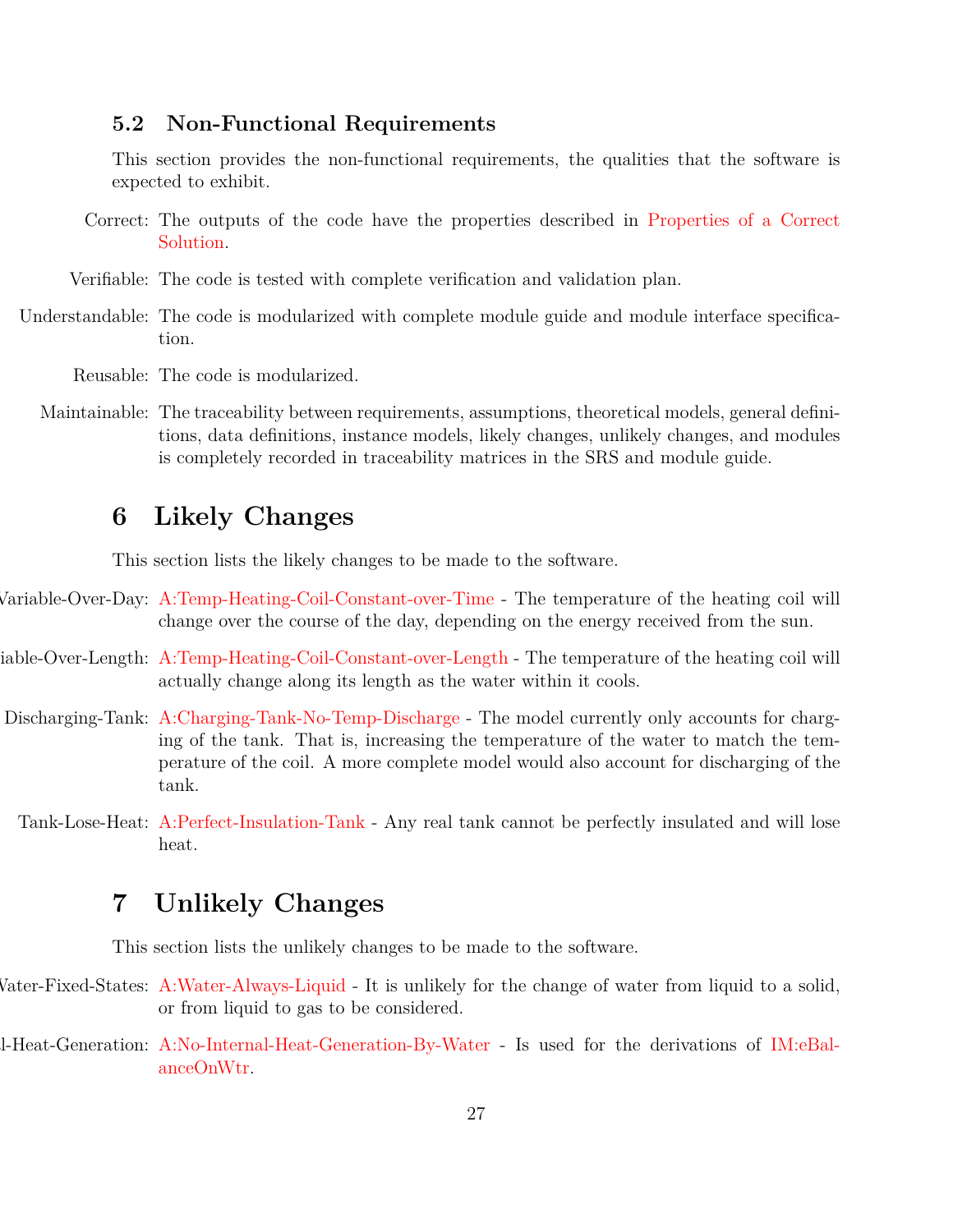# <span id="page-27-0"></span>**8 Traceability Matrices and Graphs**

The purpose of the traceability matrices is to provide easy references on what has to be additionally modified if a certain component is changed. Every time a component is changed, the items in the column of that component that are marked with an "X" should be modified as well. [Tab:TraceMatAvsA](#page-27-1) shows the dependencies of assumptions on the assumptions. [Tab:TraceMatAvsAll](#page-27-2) shows the dependencies of data definitions, theoretical models, general definitions, instance models, requirements, likely changes, and unlikely changes on the assumptions. [Tab:TraceMatRefvsRef](#page-28-0) shows the dependencies of data definitions, theoretical models, general definitions, and instance models with each other. [Tab:TraceMatAllvsR](#page-28-1) shows the dependencies of requirements, goal statements on the data definitions, theoretical models, general definitions, and instance models.

<span id="page-27-1"></span>

|                                                                               | A:Thermal-Energy-Only A:Heat-Transfer-Coef |
|-------------------------------------------------------------------------------|--------------------------------------------|
| A:Thermal-Energy-Only                                                         |                                            |
| $\operatorname{A:Heat-Transfer-Coeffs-Constant}$                              |                                            |
| A:Constant-Water-Temp-Across-Tank                                             |                                            |
| A:Density-Water-Constant-over-Volume                                          |                                            |
| A:Specific-Heat-Energy-Constant-over-Volume                                   |                                            |
| A:Newton-Law-Convective-Cooling-Coil-Water                                    |                                            |
| A:Temp-Heating-Coil-Constant-over-Time                                        |                                            |
|                                                                               |                                            |
| A:Temp-Heating-Coil-Constant-over-Length<br>A:Charging-Tank-No-Temp-Discharge |                                            |
| A:Water-Always-Liquid                                                         |                                            |
| A:Perfect-Insulation-Tank                                                     |                                            |
| A:No-Internal-Heat-Generation-By-Water                                        |                                            |
|                                                                               |                                            |
| A:Atmospheric-Pressure-Tank<br>A:Volume-Coil-Negligible                       |                                            |
|                                                                               |                                            |

<span id="page-27-2"></span>

|                                                                                                                                                 | Thermal-Energy-Only A:Heat-Transfe |
|-------------------------------------------------------------------------------------------------------------------------------------------------|------------------------------------|
| DD:waterMass                                                                                                                                    |                                    |
| DD:waterMass<br>DD:waterVolume_nopcm<br>DD:tankVolume<br>DD:balanceDecayRate<br>TM:consThermE<br>TM:sensHtE<br>TM:nwtnCooling<br>GD:rocTempSimp |                                    |
|                                                                                                                                                 |                                    |
|                                                                                                                                                 |                                    |
|                                                                                                                                                 |                                    |
|                                                                                                                                                 |                                    |
|                                                                                                                                                 |                                    |
|                                                                                                                                                 |                                    |
|                                                                                                                                                 |                                    |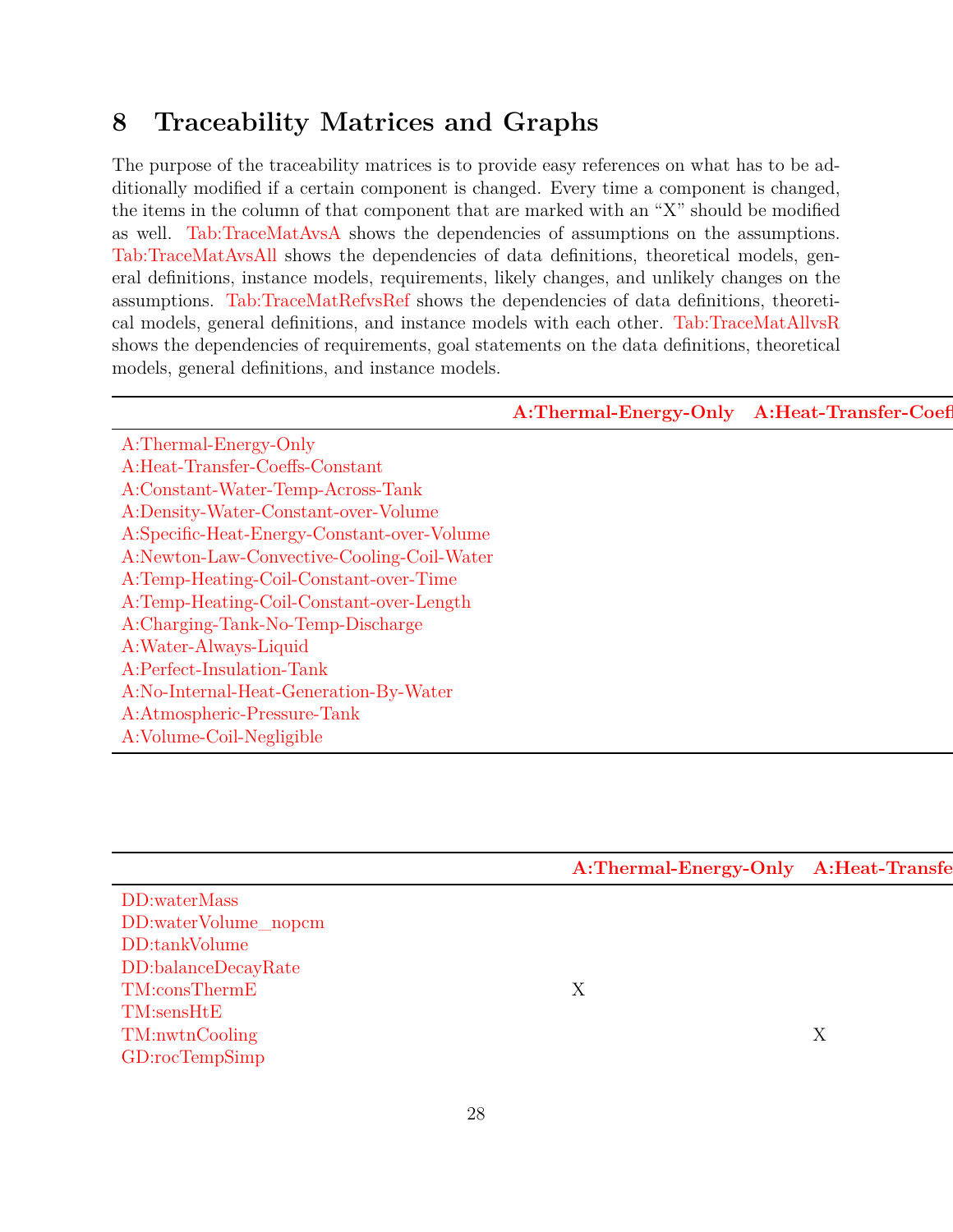[A:Thermal-Energy-Only](#page-9-3) A:Heat-Transfe

| $\operatorname{GD:htFluxWaterFromCoil}$<br>$\begin{array}{ll} \rm IM: eBalanceOn Wtr \\ \rm IM: heatEIn Wtr \\ \rm FR: Input-Initial-Values \end{array}$ |
|----------------------------------------------------------------------------------------------------------------------------------------------------------|
|                                                                                                                                                          |
|                                                                                                                                                          |
|                                                                                                                                                          |
| FR:Find-Mass<br>FR:Check-Input-with-Physical_Constraints                                                                                                 |
|                                                                                                                                                          |
| FR:Output-Input-Derived-Values                                                                                                                           |
|                                                                                                                                                          |
| FR:Calculate-Temperature-Water-Over-Time<br>FR:Calculate-Change-Heat_Energy-Water-Over-Time                                                              |
|                                                                                                                                                          |
|                                                                                                                                                          |
|                                                                                                                                                          |
| NFR:Verifiable<br>NFR:Verifiable<br>NFR:Meusable<br>NFR:Maintainable                                                                                     |
|                                                                                                                                                          |
|                                                                                                                                                          |
|                                                                                                                                                          |
|                                                                                                                                                          |
| LC:Temperature-Coil-Variable-Over-Day<br>LC:Temperature-Coil-Variable-Over-Length<br>LC:Discharging-Tank<br>LC:Tank-Lose-Heat                            |
| $UC: Water\text{-}Fixed\text{-States}$                                                                                                                   |
| UC:No-Internal-Heat-Generation                                                                                                                           |

<span id="page-28-1"></span><span id="page-28-0"></span>

|                                 | DD:waterMass DD:waterVolume_nopcm DD:tankVolume DD |                    |
|---------------------------------|----------------------------------------------------|--------------------|
| DD:waterMass                    |                                                    |                    |
| DD:waterVolume_nopcm            |                                                    |                    |
| DD:tankVolume                   |                                                    |                    |
| $DD:$ balance $DecayRate$       |                                                    |                    |
| $TM: \text{cons} \text{ThermE}$ |                                                    |                    |
| TM: sensHtE                     |                                                    |                    |
| TM:nwtnCooling                  |                                                    |                    |
| GD:rocTempSimp                  |                                                    |                    |
| GD:htFluxWaterFromCoil          |                                                    |                    |
| IM: eBalanceOnWtr               |                                                    | $\tau$<br>$\Delta$ |
| IM:heatEInWtr                   |                                                    |                    |

Table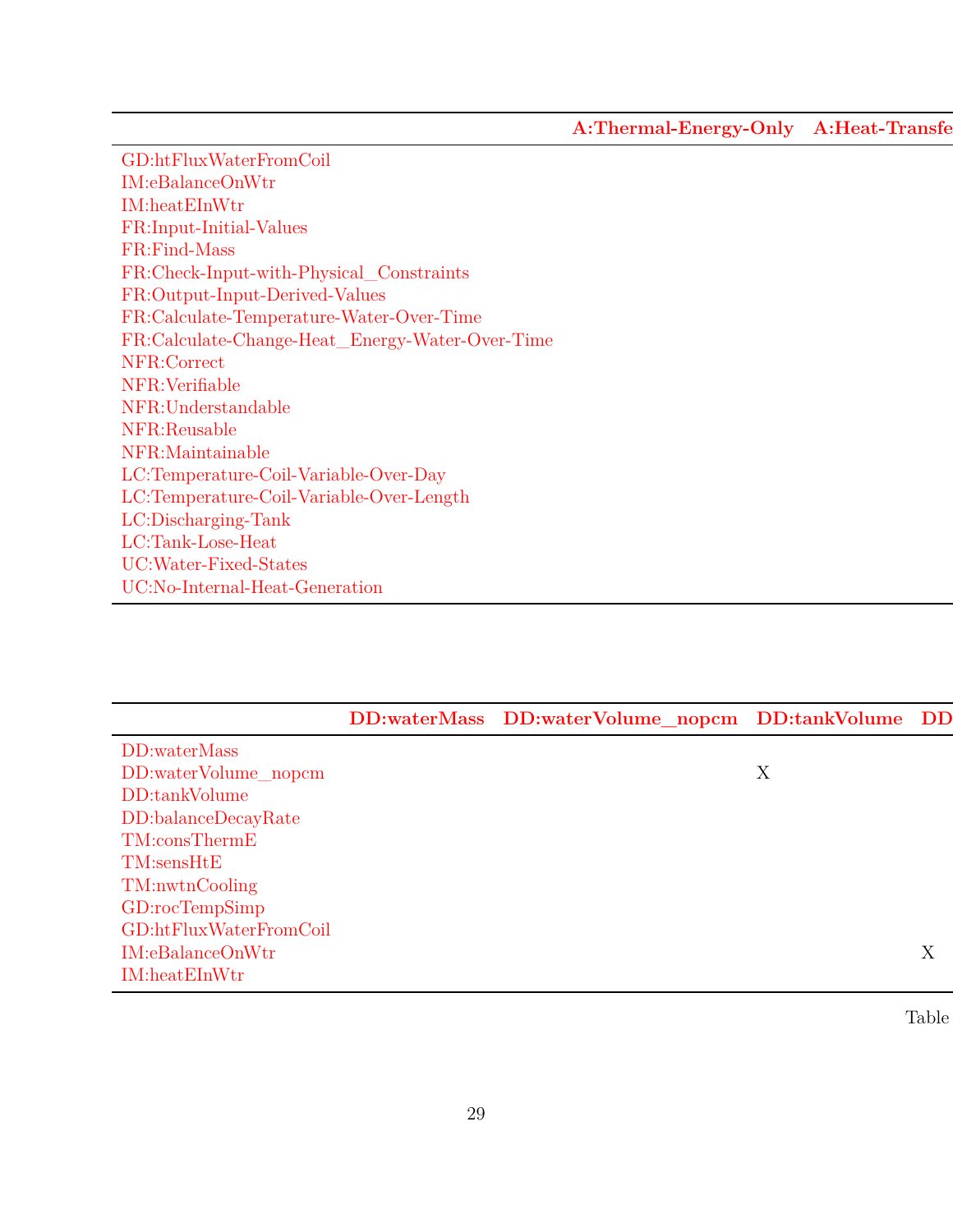<span id="page-29-0"></span> $\begin{tabular}{l|c|c|c|c|c|c} \multicolumn{3}{c}{A:}\textit{as} \textit{compBWCM} & A: \textit{as} \textit{ampBWCM} & A: \textit{as} \textit{ampBHECW} & A: \textit{as} \textit{ampBHECBW} & A: \textit{as} \textit{ampBHECBW} & A: \textit{as} \textit{ampBHECBW} & A: \textit{as} \textit{ampBHECBW} & A: \textit{as} \textit{ampBHECBW} & A: \textit{as} \textit{ampBHECBW} & A: \textit{as} \textit{ampBHECBW} & A: \text$ 

Figure 3: TraceGraphAvsA

<span id="page-29-1"></span>

| TTT <del>TTTTT</del> T                                                                                                                                                                                                                       |                                   |  |  |  |
|----------------------------------------------------------------------------------------------------------------------------------------------------------------------------------------------------------------------------------------------|-----------------------------------|--|--|--|
| Figure 4: TraceGraphAvsAll                                                                                                                                                                                                                   |                                   |  |  |  |
|                                                                                                                                                                                                                                              |                                   |  |  |  |
|                                                                                                                                                                                                                                              |                                   |  |  |  |
|                                                                                                                                                                                                                                              | DD:waterMass DD:waterVolume_nopcn |  |  |  |
| GS:Predict-Water-Temperature<br>GS:Predict-Water-Energy<br>FR:Input-Initial-Values<br>FR:Find-Mass<br>FR:Check-Input-with-Physical_Constraints<br>FR:Check-Input-Derived-Values<br>FR:Calculate-Temperature-Water-Over-Time<br>FR:Calculate- |                                   |  |  |  |
|                                                                                                                                                                                                                                              |                                   |  |  |  |
|                                                                                                                                                                                                                                              |                                   |  |  |  |
|                                                                                                                                                                                                                                              |                                   |  |  |  |
|                                                                                                                                                                                                                                              |                                   |  |  |  |
|                                                                                                                                                                                                                                              |                                   |  |  |  |
|                                                                                                                                                                                                                                              |                                   |  |  |  |
|                                                                                                                                                                                                                                              |                                   |  |  |  |
|                                                                                                                                                                                                                                              |                                   |  |  |  |
|                                                                                                                                                                                                                                              |                                   |  |  |  |
|                                                                                                                                                                                                                                              |                                   |  |  |  |
|                                                                                                                                                                                                                                              |                                   |  |  |  |
|                                                                                                                                                                                                                                              |                                   |  |  |  |
| and the contract of the contract of the                                                                                                                                                                                                      |                                   |  |  |  |

The purpose of the traceability graphs is also to provide easy references on what has to be additionally modified if a certain component is changed. The arrows in the graphs represent dependencies. The component at the tail of an arrow is depended on by the component at the head of that arrow. Therefore, if a component is changed, the components that it points to should also be changed. [Fig:TraceGraphAvsA](#page-29-0) shows the dependencies of assumptions on the assumptions. [Fig:TraceGraphAvsAll](#page-29-1) shows the dependencies of data definitions, theoretical models, general definitions, instance models, requirements, likely changes, and unlikely changes on the assumptions. [Fig:TraceGraphRefvsRef](#page-30-1) shows the dependencies of data definitions, theoretical models, general definitions, and instance models with each other. [Fig:TraceGraphAllvsR](#page-30-2) shows the dependencies of requirements, goal statements on the data definitions, theoretical models, general definitions, and instance models. [Fig:Trace-](#page-30-3)[GraphAllvsAll](#page-30-3) shows the dependencies of dependencies of assumptions, models, definitions, requirements, goals, and changes with each other.

For convenience, the following graphs can be found at the links below:

• [TraceGraphAvsA](../../../../traceygraphs/nopcm/avsa.svg)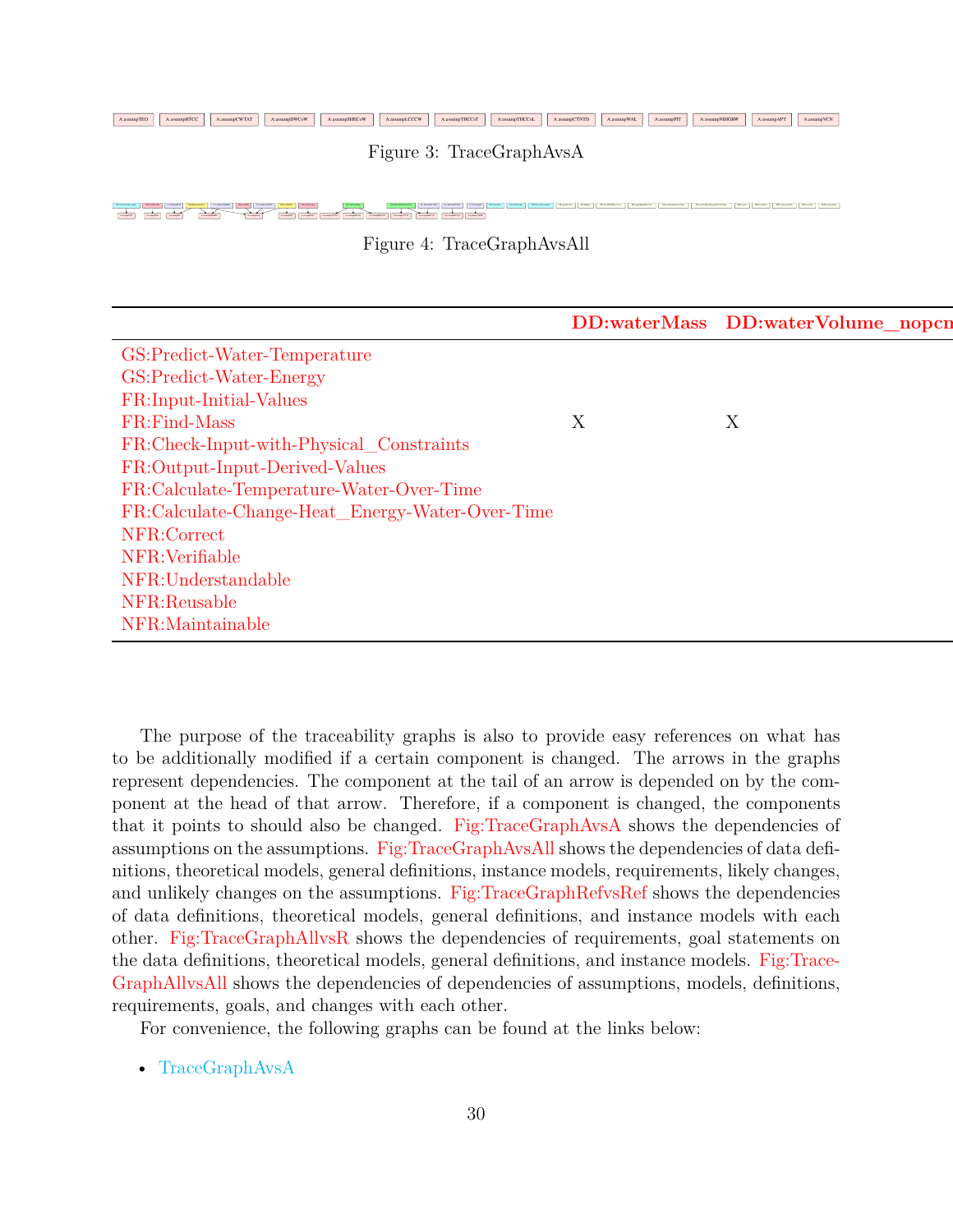<span id="page-30-1"></span>

Figure 5: TraceGraphRefvsRef

<span id="page-30-2"></span>FR:findMass DD:waterMass DD:waterMass DD:waterMass DD:waterWilder.nopen.nopen.nopen.nopen.nopen.nopen.nopen.no<br>Contractor Documentary DD:waterMass DD:waterMass DD:waterMass DD:waterMass DD:waterMass DD:waterMass DD:water IM:heatEInWtr



Awaylitti Lawaylitti Lawaylitti Lawaylitti Awaylitti Lawaylitti Lawaylitti Lawaylitti Lawaylitti Lawaylitti Lawaylitti Lawaylitti Lawaylitti Lawaylitti Lawaylitti Lawaylitti Lawaylitti Lawaylitti Lawaylitti Lawaylitti Lawa

- [TraceGraphAvsAll](../../../../traceygraphs/nopcm/avsall.svg)
- [TraceGraphRefvsRef](../../../../traceygraphs/nopcm/refvsref.svg)
- [TraceGraphAllvsR](../../../../traceygraphs/nopcm/allvsr.svg)
- [TraceGraphAllvsAll](../../../../traceygraphs/nopcm/allvsall.svg)

# <span id="page-30-0"></span>**9 Values of Auxiliary Constants**

This section contains the standard values that are used for calculations in SWHS.

|                          | Symbol Description                                                     | Value  | $\bold{Unit}$                                |
|--------------------------|------------------------------------------------------------------------|--------|----------------------------------------------|
| ${A_{\rm C}}^{\rm max}$  | maximum surface area of coil                                           | 100000 | m <sup>2</sup>                               |
| $AR_{\text{max}}$        | maximum aspect ratio                                                   | 100    |                                              |
| $AR_{\text{min}}$        | minimum aspect ratio                                                   | 0.01   |                                              |
| $C_{\rm W}^{\rm max}$    | maximum specific heat capacity of water                                | 4210   | $\frac{J}{kg^{\circ}C}$                      |
| $C_{\rm W}^{\rm \; min}$ | minimum specific heat capacity of water                                | 4170   | $\frac{\text{J}}{\text{kg}^{\circ}\text{C}}$ |
| $h_{\rm C}^{\rm max}$    | maximum convective heat transfer coefficient between coil<br>and water | 10000  | $\frac{W}{m^2(C)}$                           |

<span id="page-30-3"></span>

Figure 7: TraceGraphAllvsAll